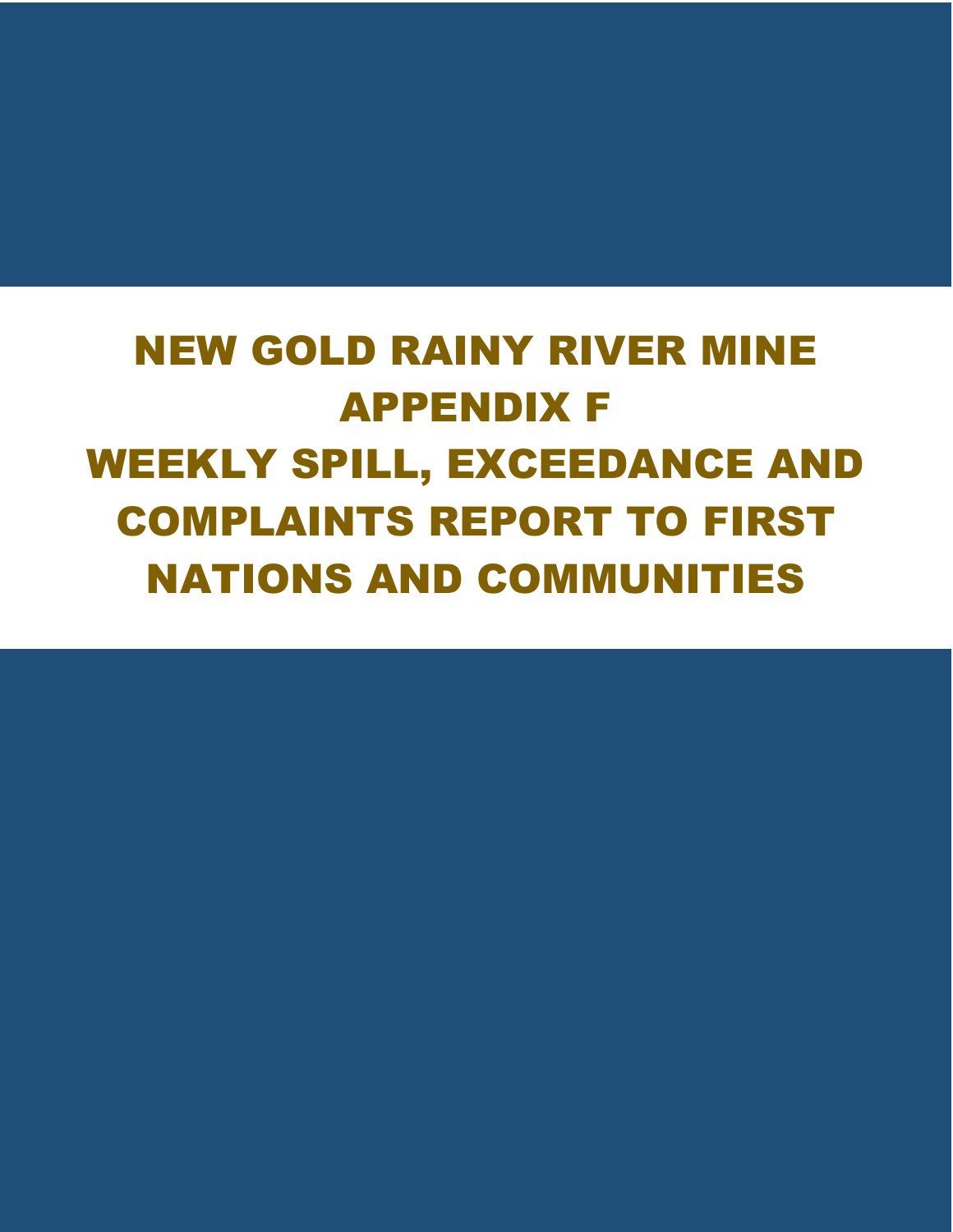|                                                  | New Gold Rainy River Mine Weekly Exceedance, Complaint<br>and Spill Report for Period December 28th, 2020 - January 3rd, 2021 |                                    |          |                                      |        |                 |                                                                                                                                                                                                                                                                                                                                                                              |                                                                                                                                                                                                 |                                               |  |  |  |  |
|--------------------------------------------------|-------------------------------------------------------------------------------------------------------------------------------|------------------------------------|----------|--------------------------------------|--------|-----------------|------------------------------------------------------------------------------------------------------------------------------------------------------------------------------------------------------------------------------------------------------------------------------------------------------------------------------------------------------------------------------|-------------------------------------------------------------------------------------------------------------------------------------------------------------------------------------------------|-----------------------------------------------|--|--|--|--|
| <b>SPILL</b><br><b>REPORT or</b><br><b>OTHER</b> | New Gold or<br><b>Contractor</b>                                                                                              | <b>Origin</b>                      |          | <b>Date Reported Product Spilled</b> | Impact | <b>Quantity</b> | <b>Description &amp; Cause</b>                                                                                                                                                                                                                                                                                                                                               | <b>Remediation &amp; Disposal</b>                                                                                                                                                               | <b>Externally</b><br>Reportable<br><b>SAC</b> |  |  |  |  |
| Controlled<br>Spill                              | New Gold                                                                                                                      | <b>Process Plant</b><br>North Pond | 1/3/2021 | Mill tailings slurry                 | N/A    | <b>Unknown</b>  | Drain line on Mill Tails line failed and was<br>leaking into the North Pond spill basin. Frozen<br>drain valve seems to have thawed during<br>normal operation and could not be closed.<br>Since this was not intentional, it is considered<br>a spill, however, the spill occurred within one<br>of our control structures, such that the spill<br>was entirely controlled. | Attempted to close the drain valve but<br>was not able to. Shutdown the Mill and<br>Tails pumps in order to install a blank<br>on drain line. All of the slurry is<br>contained in spill basin. | <b>No</b>                                     |  |  |  |  |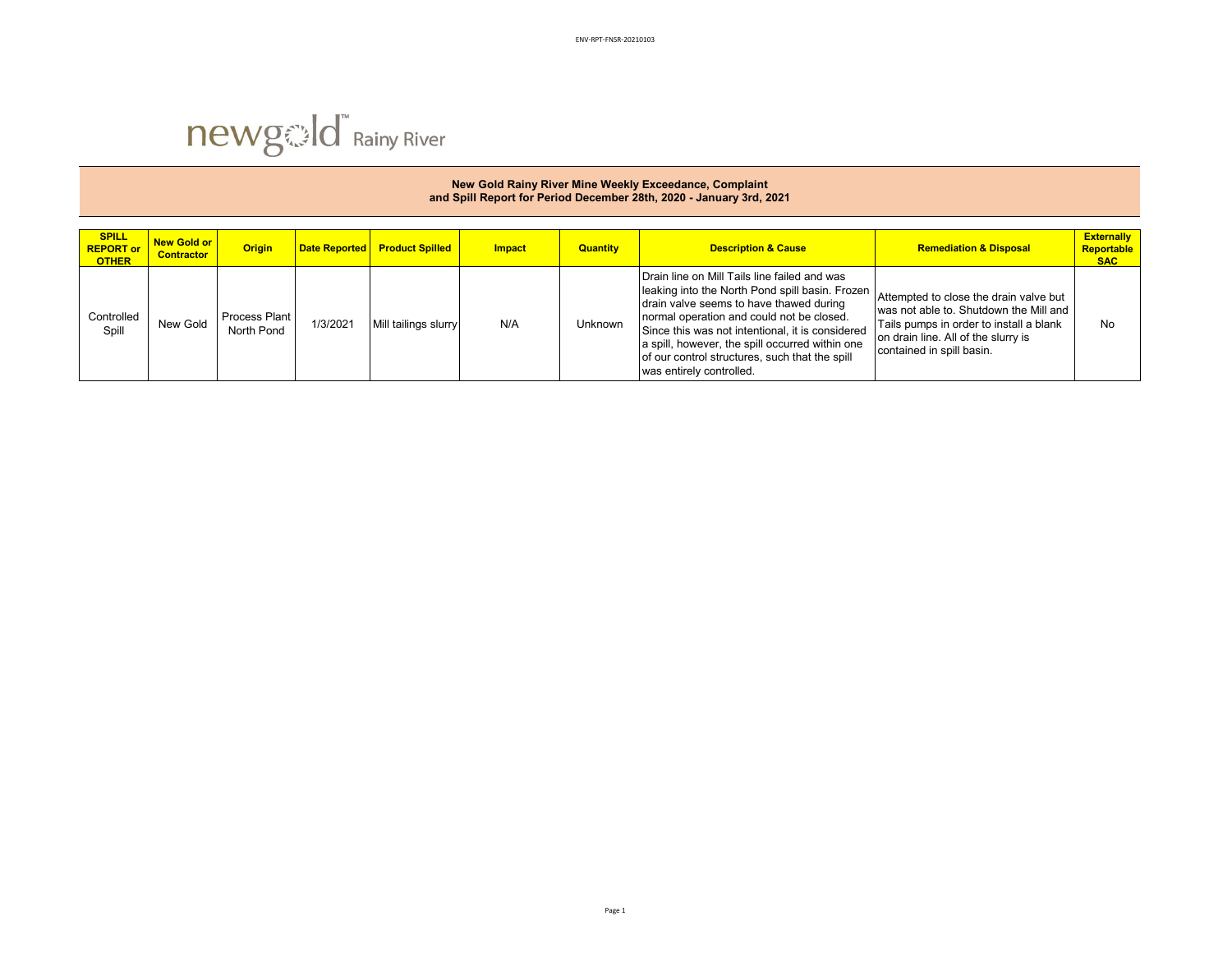## **SPILL REPORT or OTHER New Gold or Contractor | Origin | Date Reported | Product Spilled | Impact | Quantity | Description & Cause | Remediation & Disposal | Remediation & Disposal | Remediation & Disposal | Remediation & Disposal | Remediation & Disposal Externally Reportable SAC**  Spill New Gold Portable<br>Crusher Portable 1/5/2021 Hydraulic Fluid Land 155 L Skid steer caught fire. Rock and gravel removed and placed No<br>Crusher in contaminated bin for proper disposal. No **New Gold Rainy River Mine Weekly Exceedance, Complaint and Spill Report for Period January 4th - January 10th, 2021**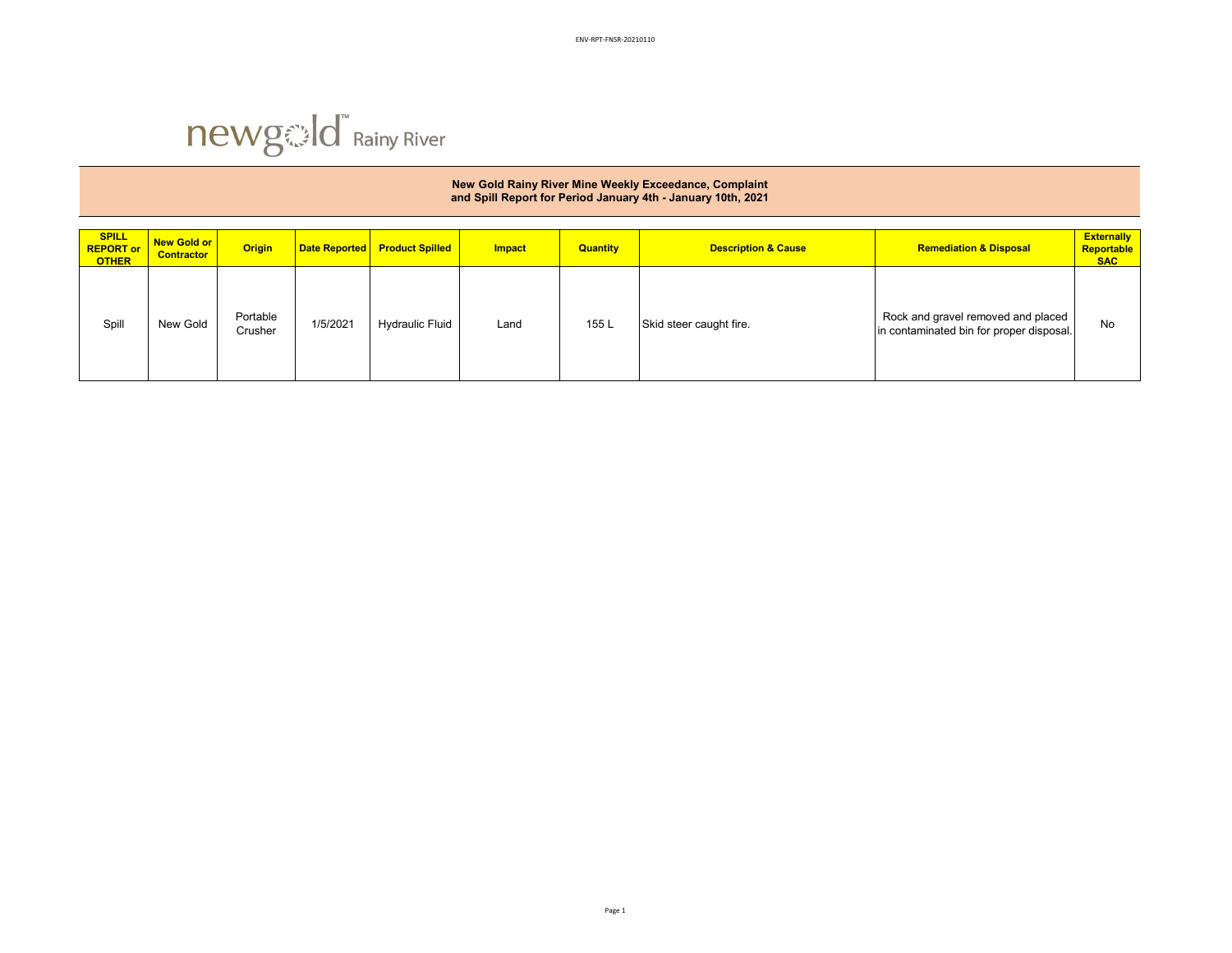

### **SPILL REPORT or OTHER New Gold or Contractor | Origin | Date Reported | Product Spilled | Impact | Quantity | Description & Cause | Remediation & Disposal | Remediation & Disposal | Remediation & Disposal | Remediation & Disposal | Remediation & Disposal Externally Reportable SAC**  Spill New Gold Security Office 1/19/2021 Anti-freeze Land Less than 1L While performing a truck inspection, it was noticed that the radiator was leaking from hose/radiator joint. Spill was cleaned up and disposed waste in GFL bins. Informed coworkers to not use vehicle until it can be repaired to prevent further spillage. Contacted Supervisor/Site Contact to communicate the issue. No **New Gold Rainy River Mine Weekly Exceedance, Complaint and Spill Report for Period January 18th - January 24th, 2021**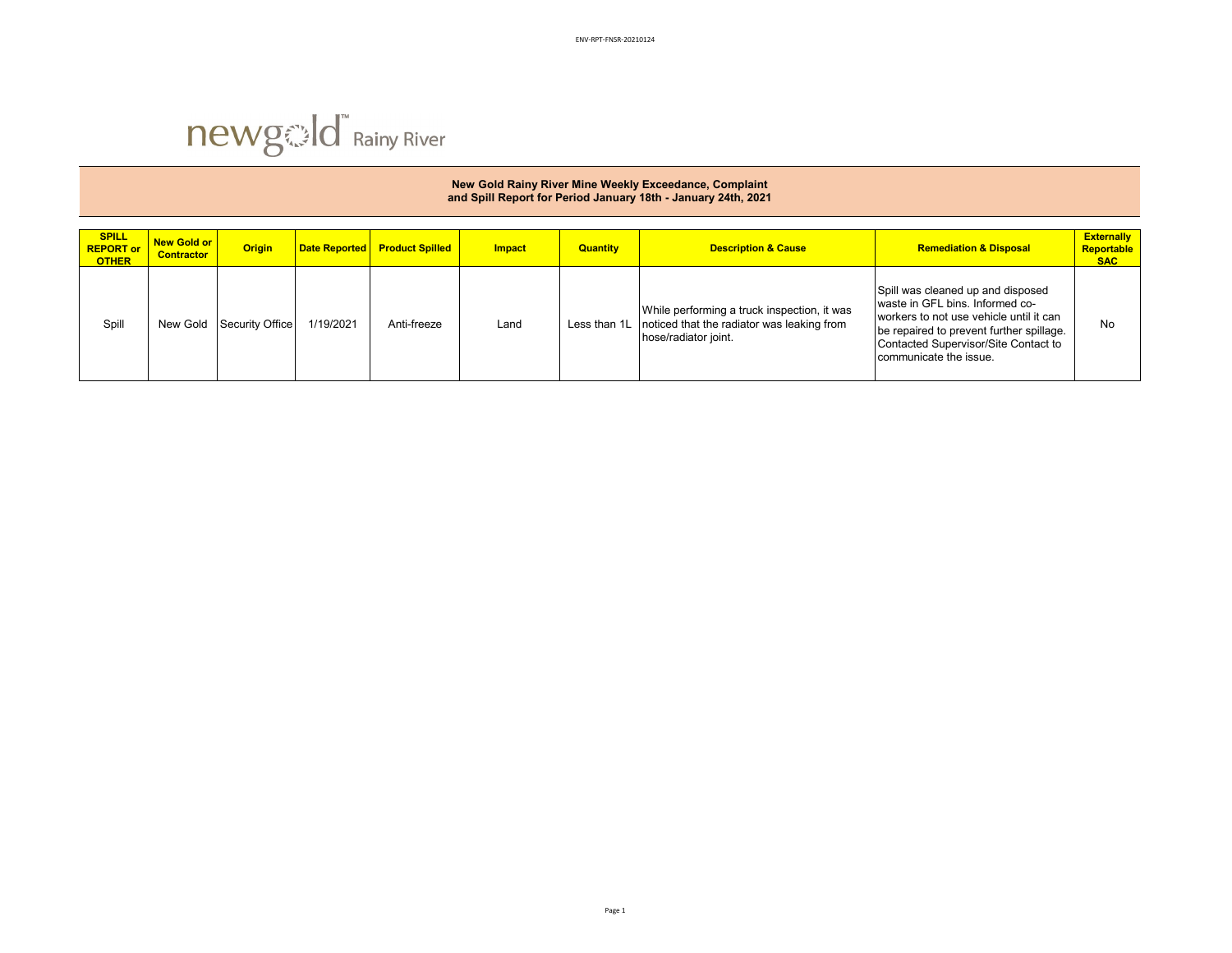

### **SPILL REPORT or OTHER New Gold or Contractor | Origin | Date Reported | Product Spilled | Impact | Quantity | Description & Cause | Remediation & Disposal | Remediation & Disposal | Remediation & Disposal | Remediation & Disposal | Remediation & Disposal Externally Reportable SAC**  Spill New Gold TMA North A North | 1/27/2021 | Engine Oil | Land | 10 L Spill due to engine malfunction on drill rig, <br>Dam | 1/27/2021 | Engine Oil | Land | 10 L | found during equipment inspection. Equipment shut down, absorbent pads used to contain spilled engine oil, majority of spilled oil contained in spill trays located underneath the engine. Spill containments cleaned using absorbent pads. No Spill New Gold TMA Cell # 3 1/30/2021 Tailings Land 10 m<sup>3</sup> Tailings leak was spotted on tails line spigot Trailings leak was spotted on tails line spigot Cleaned up with a loader.<br>during afternoon tails inspection. **New Gold Rainy River Mine Weekly Exceedance, Complaint and Spill Report for Period January 25th - January 31st, 2021**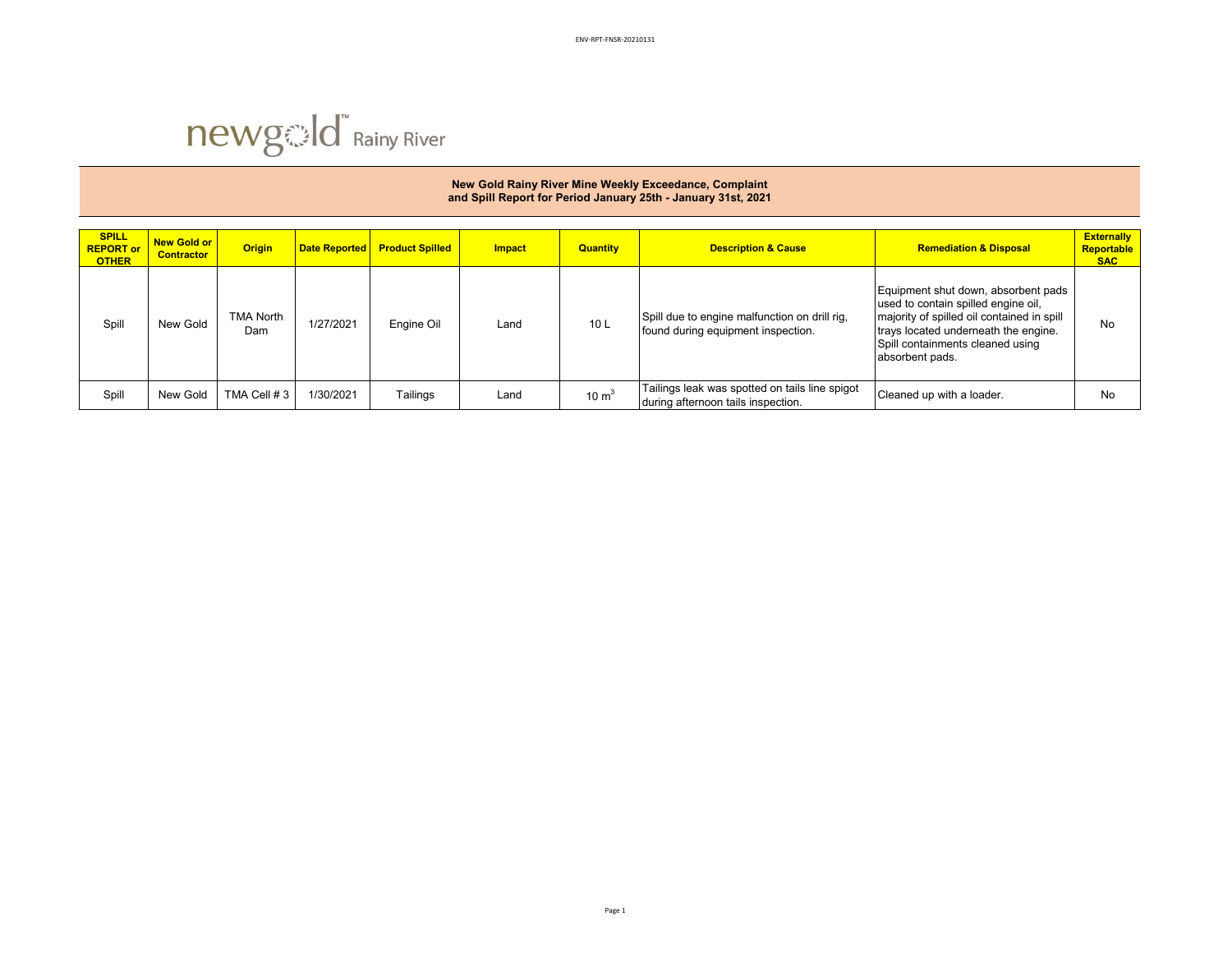### **SPILL REPORT or OTHER New Gold or Contractor | Origin | Date Reported | Product Spilled | Impact | Quantity | Description & Cause | Remediation & Disposal | Remediation & Disposal | Remediation & Disposal | Remediation & Disposal | Remediation & Disposal Externally Reportable SAC**  Spill Contractor TMA 2/5/2021 Hydraulic Oil Land 2-3 L Tote with hydraulic oil froze and expanded overnight causing the material to spill over the top of the tote onto the ground out of containment. Contaminated snow/ice cleaned up and transferred to on site environmental disposal. No **New Gold Rainy River Mine Weekly Exceedance, Complaint and Spill Report for Period February 1st - February 7th, 2021**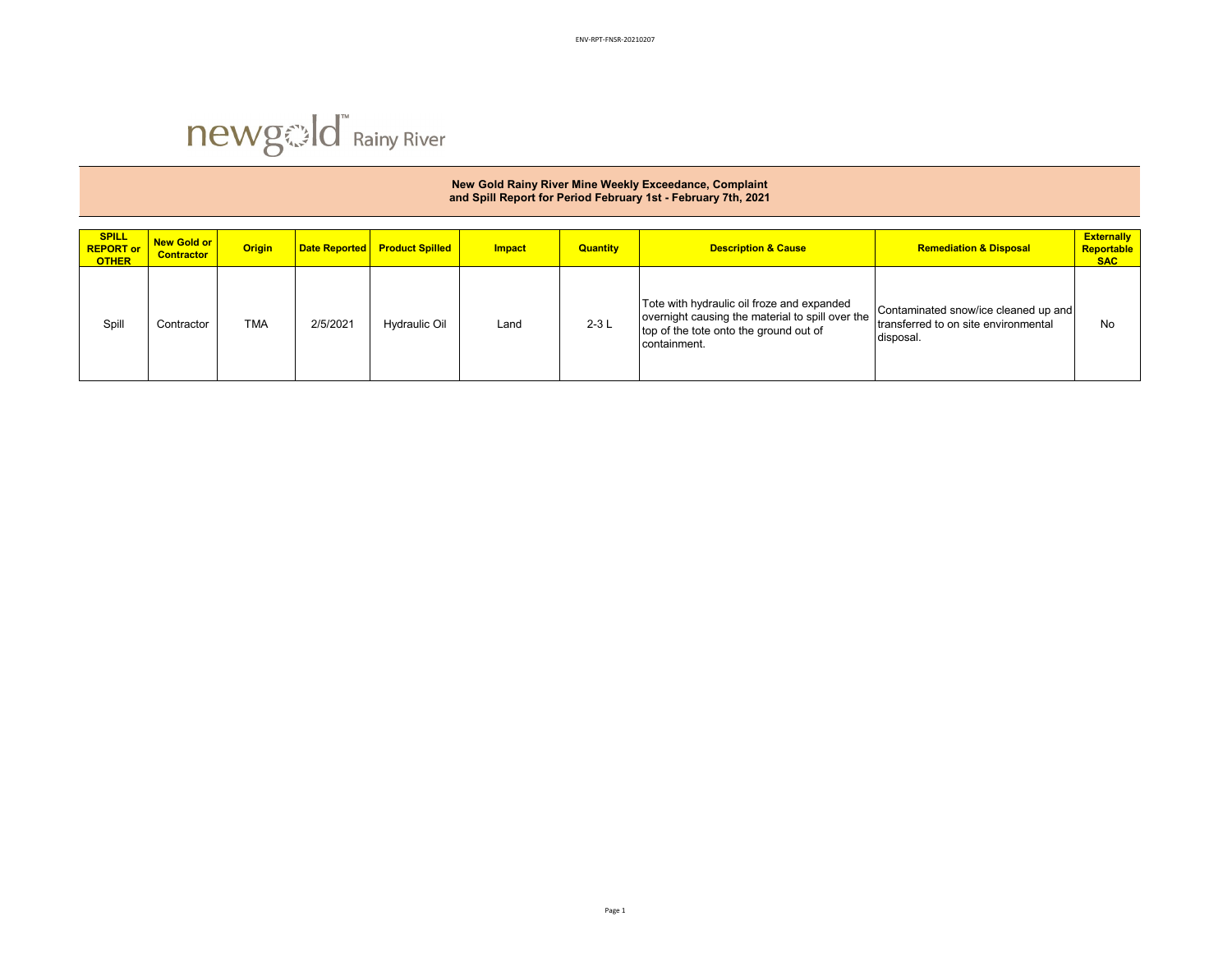#### **SPILL REPORT or OTHER New Gold or Contractor | Origin | Date Reported | Product Spilled | Impact | Quantity | Description & Cause | Remediation & Disposal | Remediation & Disposal | Remediation & Disposal | Remediation & Disposal | Remediation & Disposal Externally Reportable SAC**  Complaint New Gold Primary 2/11/2021 Dust Complaint Air N/A The coarse ore stockpile was at approximately 54% of its' allowable height. The excessive drop from the conveyor onto the low coarse ore stockpile generated dusting. Mill operation and the primary crusher stopped. Rainy River Mine waited for an appropriate wind window, before resuming crushing and building the stockpile up. When the stockpile reached 85%, mill activities resumed. Yes **New Gold Rainy River Mine Weekly Exceedance, Complaint and Spill Report for Period February 8th - February 14th, 2021**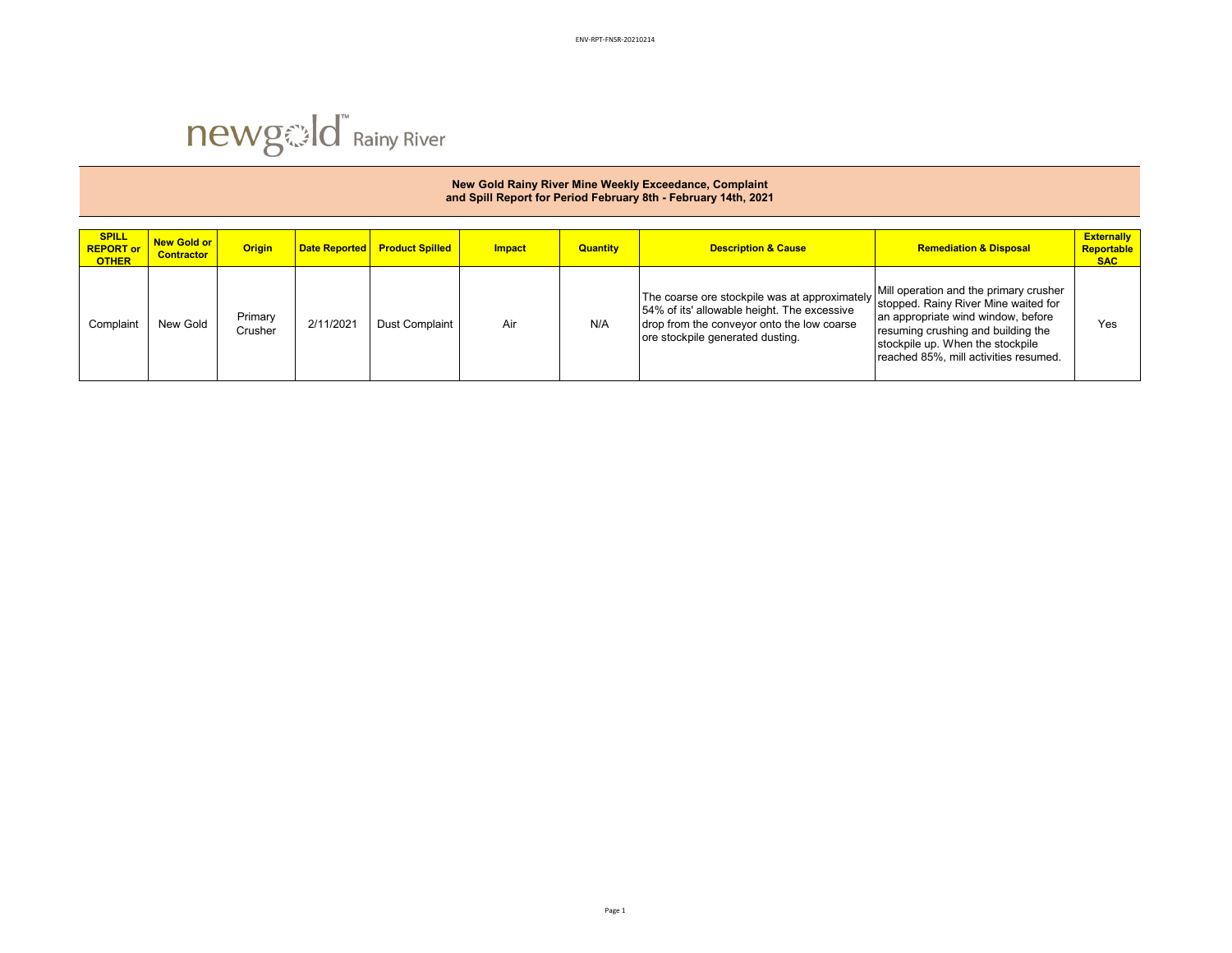

|                                                  | New Gold Rainy River Mine Weekly Exceedance, Complaint<br>and Spill Report for Period February 15th - February 21st, 2021 |                         |           |                                 |               |                 |                                                                                      |                                                |                                               |  |  |  |  |
|--------------------------------------------------|---------------------------------------------------------------------------------------------------------------------------|-------------------------|-----------|---------------------------------|---------------|-----------------|--------------------------------------------------------------------------------------|------------------------------------------------|-----------------------------------------------|--|--|--|--|
| <b>SPILL</b><br><b>REPORT or</b><br><b>OTHER</b> | <b>New Gold or</b><br><b>Contractor</b>                                                                                   | <b>Origin</b>           |           | Date Reported   Product Spilled | <b>Impact</b> | <b>Quantity</b> | <b>Description &amp; Cause</b>                                                       | <b>Remediation &amp; Disposal</b>              | <b>Externally</b><br>Reportable<br><b>SAC</b> |  |  |  |  |
| Spill                                            | New Gold                                                                                                                  | <b>TMA South</b><br>Dam | 2/16/2021 | Mill tailings<br>slurry         | Land          | 200 L           | Tailings leak was spotted on tails line spigot<br>during routine inspection of line. | Spill was cleaned up and line was<br>repaired. | No                                            |  |  |  |  |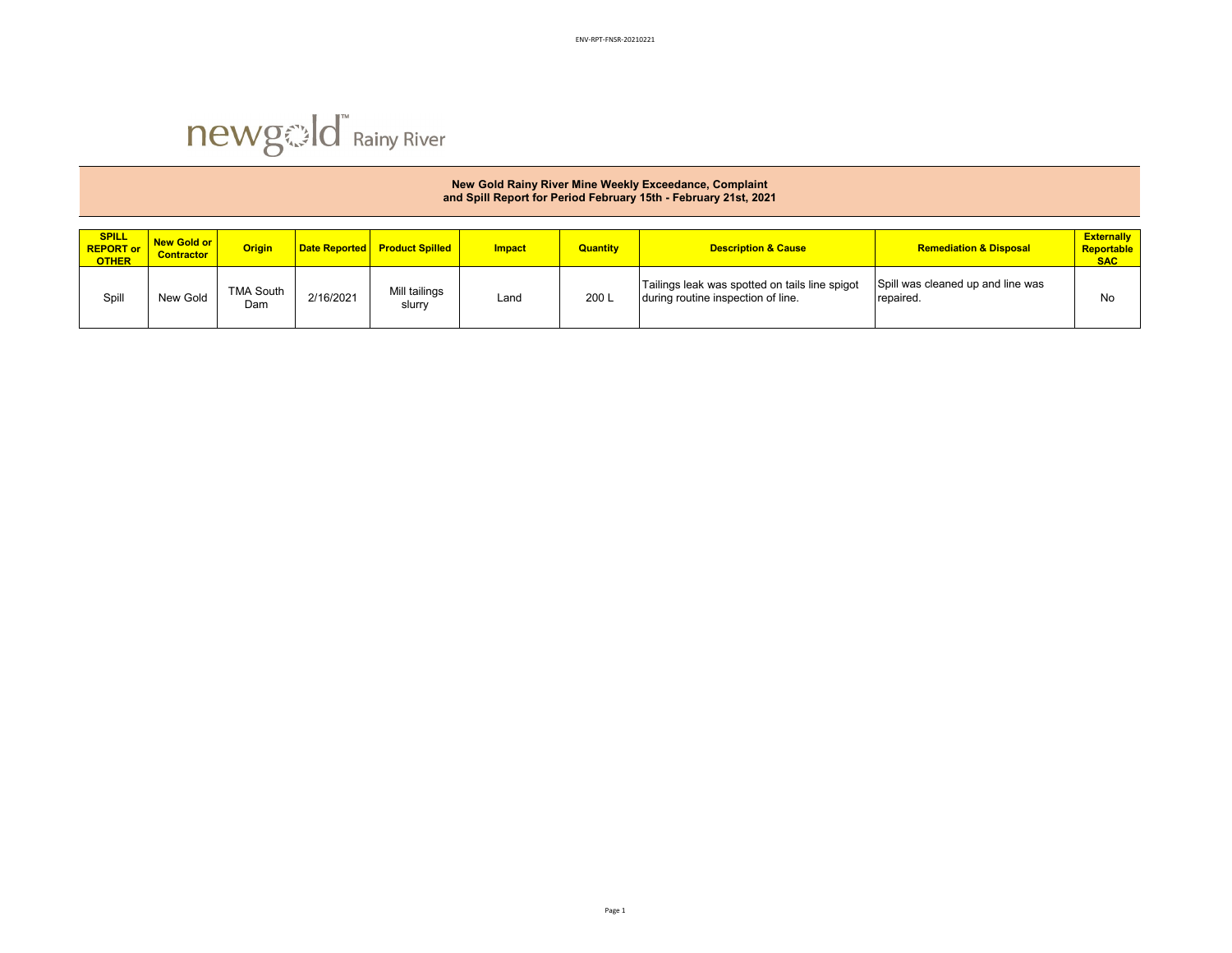

|                                                  | New Gold Rainy River Mine Weekly Exceedance, Complaint<br>and Spill Report for Period March 1st - March 7th, 2021 |                             |          |                               |        |                 |                                |                                                       |                                               |  |  |  |  |
|--------------------------------------------------|-------------------------------------------------------------------------------------------------------------------|-----------------------------|----------|-------------------------------|--------|-----------------|--------------------------------|-------------------------------------------------------|-----------------------------------------------|--|--|--|--|
| <b>SPILL</b><br><b>REPORT or</b><br><b>OTHER</b> | New Gold or<br><b>Contractor</b>                                                                                  | <b>Origin</b>               |          | Date Reported Product Spilled | Impact | <b>Quantity</b> | <b>Description &amp; Cause</b> | <b>Remediation &amp; Disposal</b>                     | <b>Externally</b><br>Reportable<br><b>SAC</b> |  |  |  |  |
| Spill                                            | Contractor                                                                                                        | Security<br><b>Building</b> | 3/6/2021 | Oil                           | Land   | 0.5L            | Light vehicle was leaking oil. | Spill was cleaned up and disposed of<br>oil properly. | No                                            |  |  |  |  |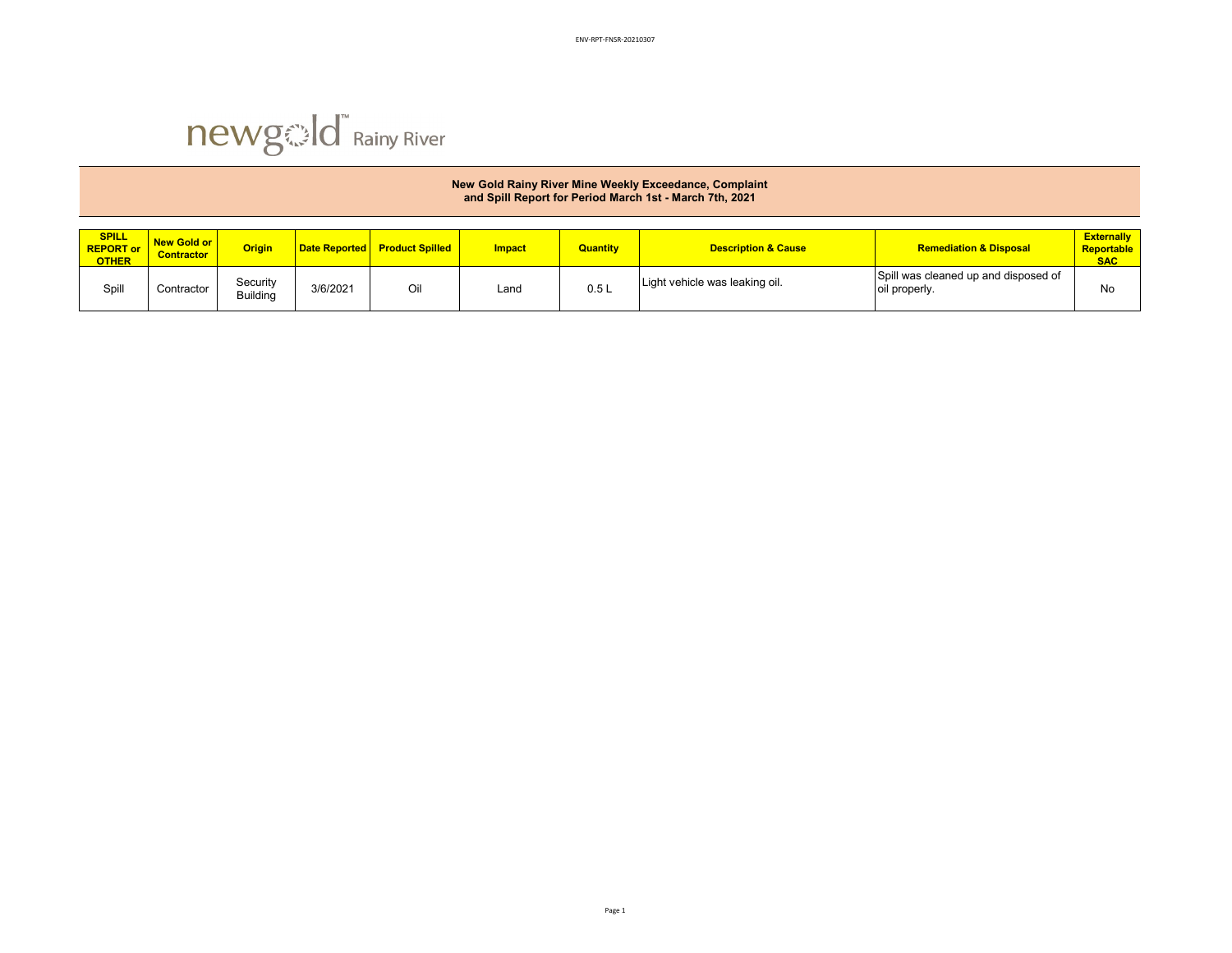|                                                  | New Gold Rainy River Mine Weekly Exceedance, Complaint<br>and Spill Report for Period March 22nd - March 28th, 2021 |               |               |                        |               |                 |                                                                      |                                                      |                                               |  |  |  |  |
|--------------------------------------------------|---------------------------------------------------------------------------------------------------------------------|---------------|---------------|------------------------|---------------|-----------------|----------------------------------------------------------------------|------------------------------------------------------|-----------------------------------------------|--|--|--|--|
| <b>SPILL</b><br><b>REPORT or</b><br><b>OTHER</b> | New Gold or<br><b>Contractor</b>                                                                                    | <b>Origin</b> | Date Reported | <b>Product Spilled</b> | <b>Impact</b> | <b>Quantity</b> | <b>Description &amp; Cause</b>                                       | <b>Remediation &amp; Disposal</b>                    | <b>Externally</b><br>Reportable<br><b>SAC</b> |  |  |  |  |
| Spill                                            | Contractor                                                                                                          | Marr Site     | 3/22/2021     | Anti-freeze            | Land          | 5L              | Truck idling in parking lot and noticed anti-<br>freeze leaking out. | Spill was cleaned up and truck taken<br>for repairs. | No                                            |  |  |  |  |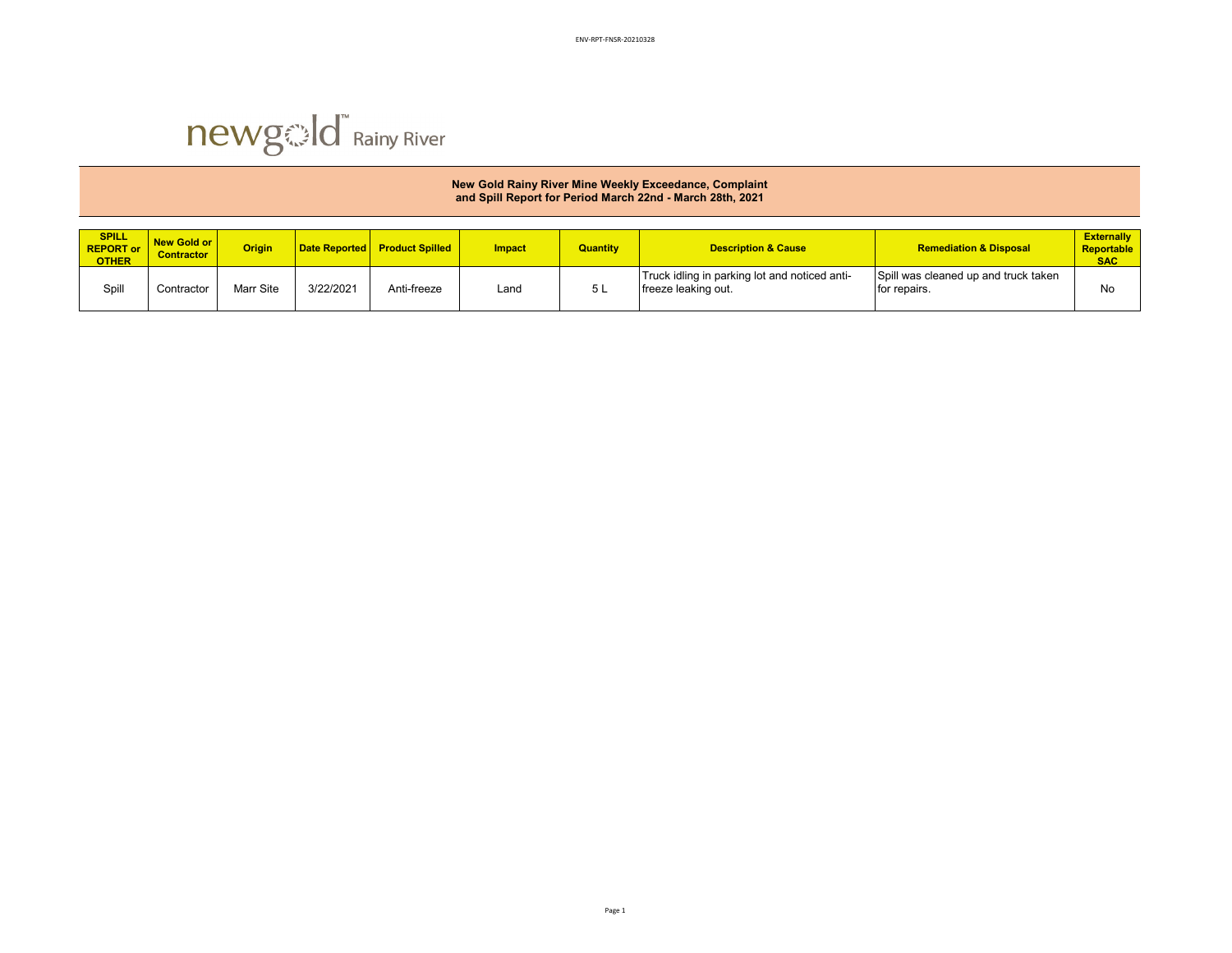

#### **SPILL REPORT or OTHER New Gold or Contractor | Origin | Date Reported | Product Spilled | Impact | Quantity | Description & Cause | Remediation & Disposal <b>Contractor Externally Reportable SAC**  Spill Contractor Pit 3/29/2021 Hydraulic Oil Land 10 L Spill occurred when hydraulic hose failed while of the oil spilled onto the rig itself. Spill<br>Spill Contractor Pit Street ont the Street of Hydraulic Oil Land 10 L dri drill was operating. Drill was immediately turned off and most was cleaned up with absorbent matting from spill kits. No Spill New Gold North of Mill 04/01/21 Mill tailings slurry Land  $\frac{1}{5}$  m<sup>3</sup> It was noticed that the drain valve on tailings line at collection pond # 1 was leaking. Mill Supervisor was advised and mill started a controlled shutdown. Spill contained mostly in spillway flowing to pond 1 but some product blew outside of containment area. Equipment cleaned slurry that sprayed outside lined corridor and placed it into collection pond # 1. Damaged valve was replaced. No Spill Contractor Pit 04/03/21 Hydraulic Oil Land 0.5 L Drill blew hydraulic line, spilling hydraulic oil. Cleaned u regraded. No **New Gold Rainy River Mine Weekly Exceedance, Complaint and Spill Report for Period March 29th - April 4th, 2021**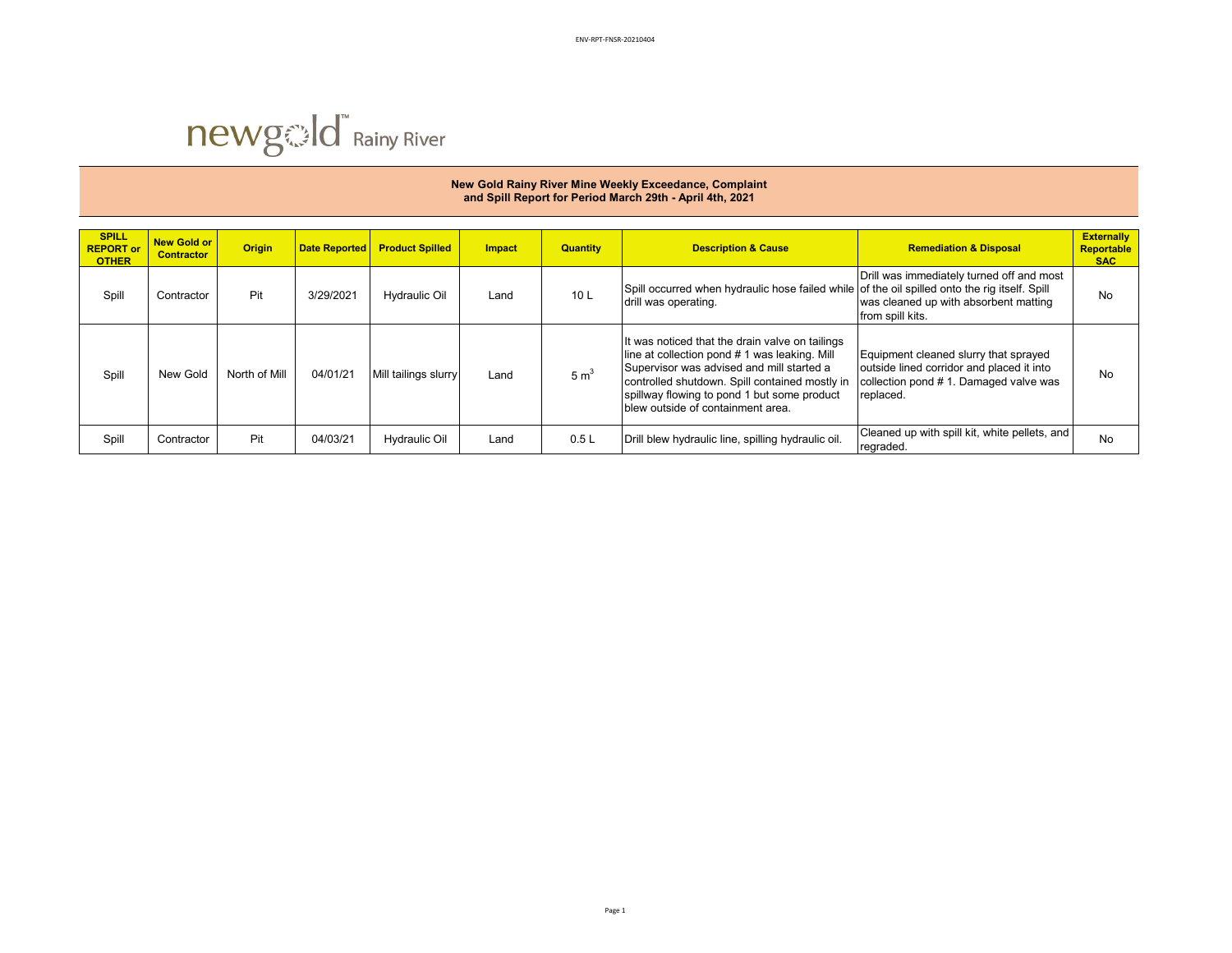

|                                                  | New Gold Rainy River Mine Weekly Exceedance, Complaint<br>and Spill Report for Period April 5th - April 11th, 2021 |               |          |                                 |               |                 |                                          |                                                                               |                                               |  |  |  |  |
|--------------------------------------------------|--------------------------------------------------------------------------------------------------------------------|---------------|----------|---------------------------------|---------------|-----------------|------------------------------------------|-------------------------------------------------------------------------------|-----------------------------------------------|--|--|--|--|
| <b>SPILL</b><br><b>REPORT or</b><br><b>OTHER</b> | New Gold or<br><b>Contractor</b>                                                                                   | <b>Origin</b> |          | Date Reported   Product Spilled | <b>Impact</b> | <b>Quantity</b> | <b>Description &amp; Cause</b>           | <b>Remediation &amp; Disposal</b>                                             | <b>Externally</b><br>Reportable<br><b>SAC</b> |  |  |  |  |
| Spill                                            | Contractor                                                                                                         | <b>TMA</b>    | 4/6/2021 | <b>Hydraulic Oil</b>            | Land          |                 | Hydraulic hose failed on fusing machine. | Work stopped immediately. Contaminated<br>rock cleaned up for proper removal. | No                                            |  |  |  |  |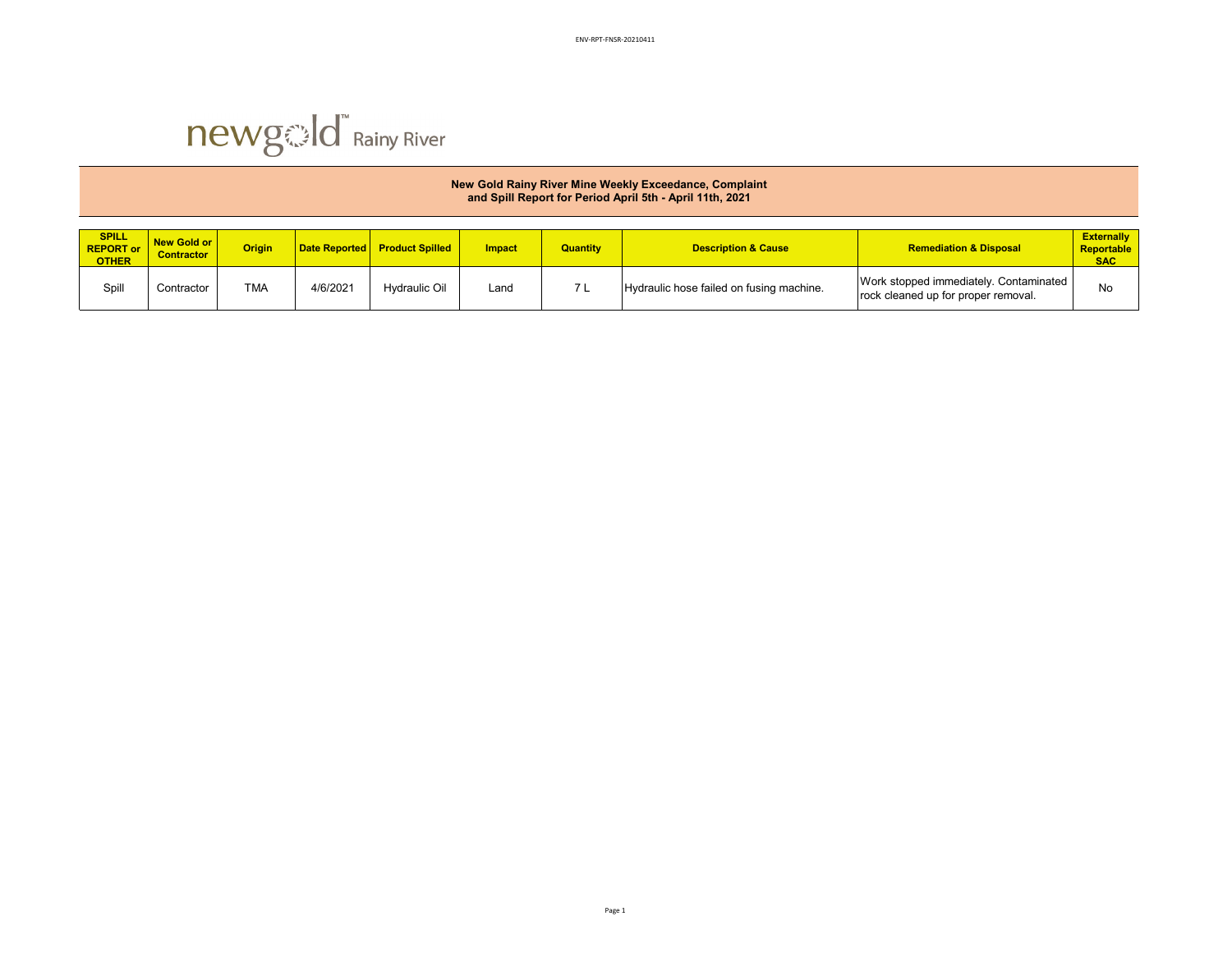

|                                                  | New Gold Rainy River Mine Weekly Exceedance, Complaint<br>and Spill Report for Period April 12th - April 18th, 2021 |               |           |                                 |               |                 |                                                                  |                                                                            |                                               |  |  |  |  |
|--------------------------------------------------|---------------------------------------------------------------------------------------------------------------------|---------------|-----------|---------------------------------|---------------|-----------------|------------------------------------------------------------------|----------------------------------------------------------------------------|-----------------------------------------------|--|--|--|--|
| <b>SPILL</b><br><b>REPORT</b> or<br><b>OTHER</b> | New Gold or<br><b>Contractor</b>                                                                                    | <b>Origin</b> |           | Date Reported   Product Spilled | <b>Impact</b> | <b>Quantity</b> | <b>Description &amp; Cause</b>                                   | <b>Remediation &amp; Disposal</b>                                          | <b>Externally</b><br>Reportable<br><b>SAC</b> |  |  |  |  |
| Spil                                             | Contractor                                                                                                          | Lavdown #3    | 4/17/2021 | <b>Hydraulic Fluid</b>          | Land          | 3L              | Noticed that parked haul truck had a minor<br>leak by back tire. | Spill pan placed and spill pads used for<br>clean up. Leak to be repaired. | No                                            |  |  |  |  |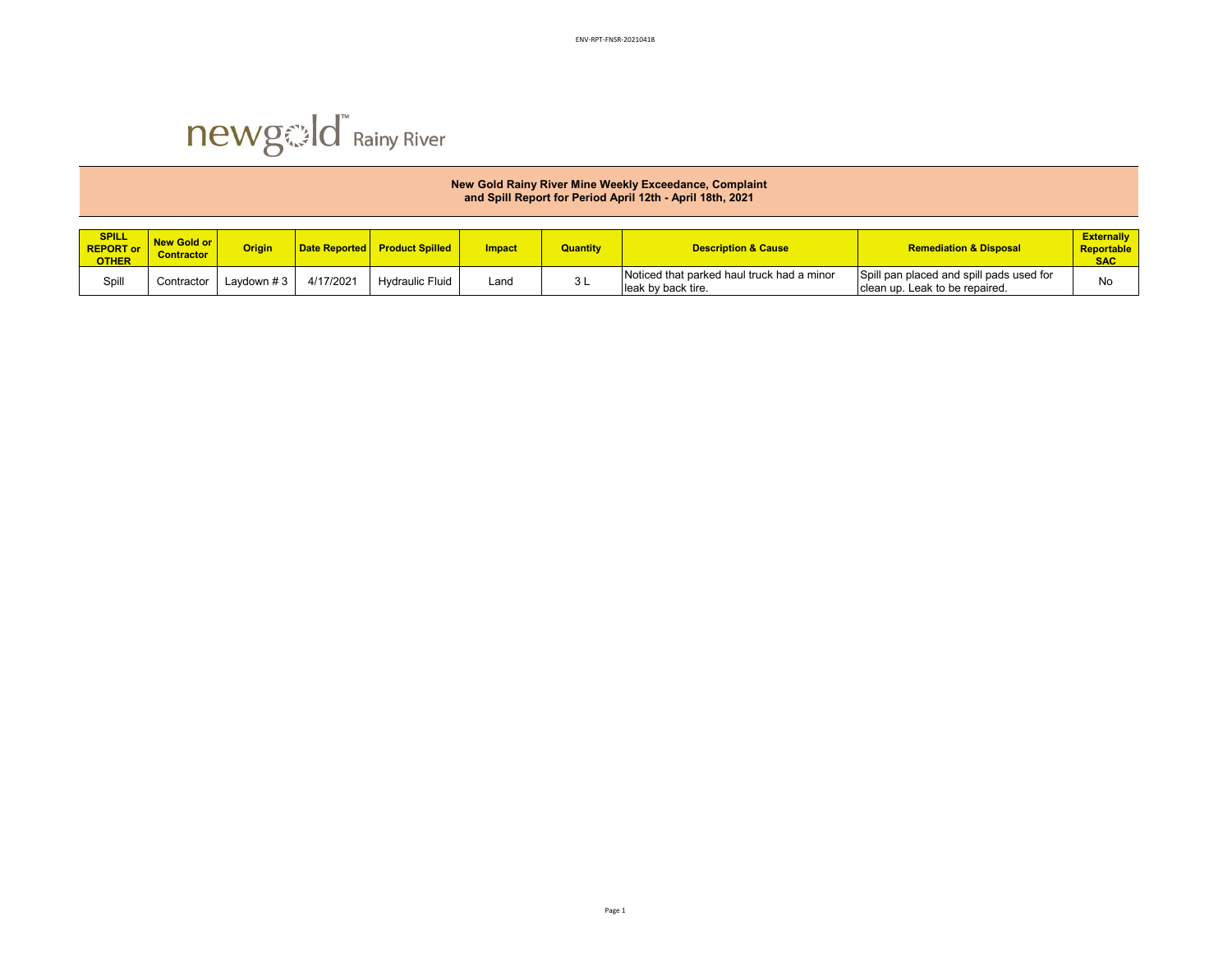

|                                                  | New Gold Rainy River Mine Weekly Exceedance, Complaint<br>and Spill Report for Period April 19th - April 25th, 2021 |                               |           |                                 |               |                 |                                |                                                        |                                               |  |  |  |  |
|--------------------------------------------------|---------------------------------------------------------------------------------------------------------------------|-------------------------------|-----------|---------------------------------|---------------|-----------------|--------------------------------|--------------------------------------------------------|-----------------------------------------------|--|--|--|--|
| <b>SPILL</b><br><b>REPORT or</b><br><b>OTHER</b> | New Gold or<br><b>Contractor</b>                                                                                    | <b>Origin</b>                 |           | Date Reported   Product Spilled | <b>Impact</b> | <b>Quantity</b> | <b>Description &amp; Cause</b> | <b>Remediation &amp; Disposal</b>                      | <b>Externally</b><br>Reportable<br><b>SAC</b> |  |  |  |  |
| Spill                                            | Contractor                                                                                                          | Parking Lot at<br>Underground | 4/22/2021 | Engine Oil                      | Land          | 3L              | Vehicle leaked engine oil.     | Cleaned up spill and removed<br>contaminated material. | No                                            |  |  |  |  |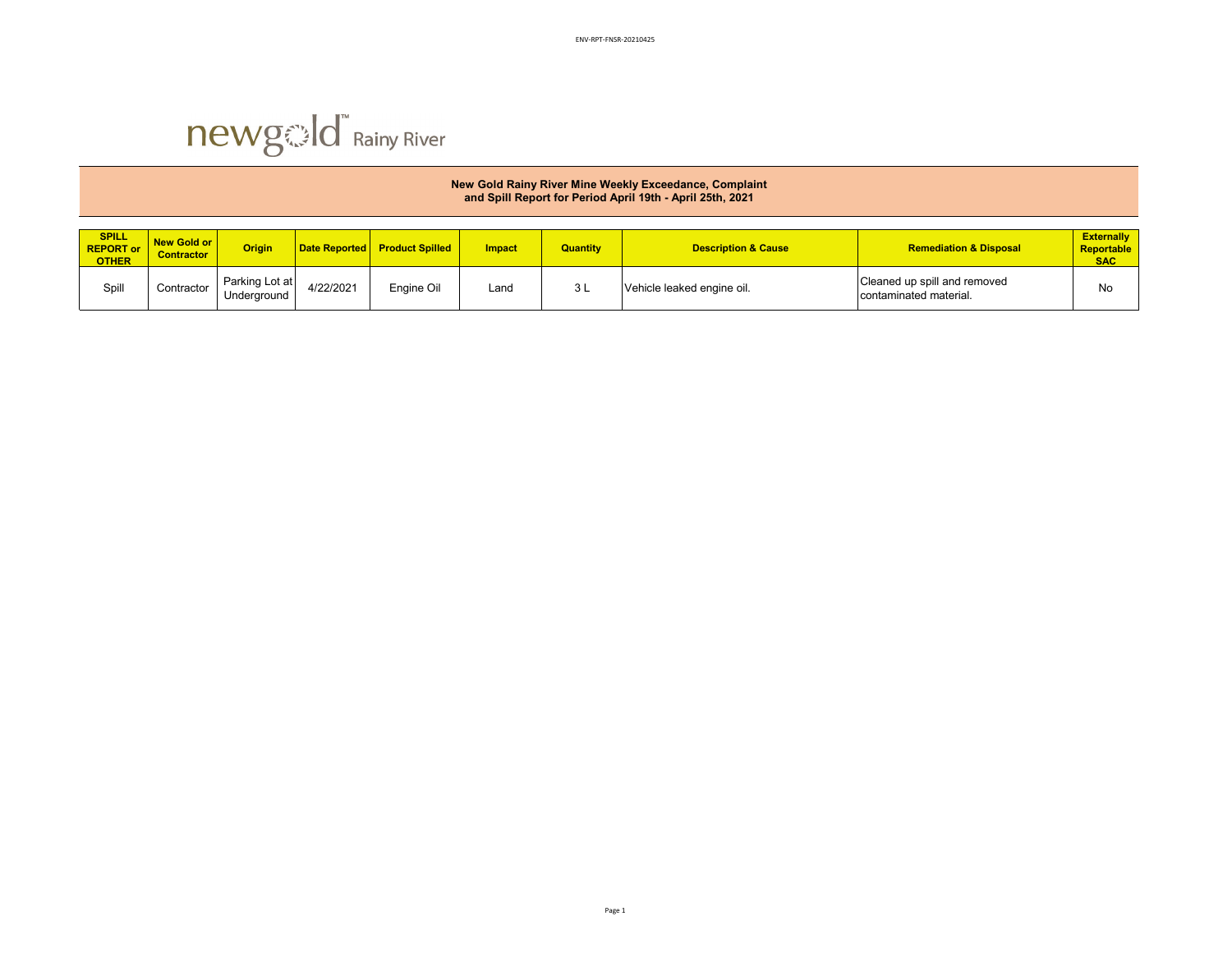

|                                                  | New Gold Rainy River Mine Weekly Exceedance, Complaint<br>and Spill Report for Period April 26th - May 2nd, 2021 |               |                      |                        |               |                 |                                                                                                                                 |                                                                                |                                               |  |  |  |  |
|--------------------------------------------------|------------------------------------------------------------------------------------------------------------------|---------------|----------------------|------------------------|---------------|-----------------|---------------------------------------------------------------------------------------------------------------------------------|--------------------------------------------------------------------------------|-----------------------------------------------|--|--|--|--|
| <b>SPILL</b><br><b>REPORT or</b><br><b>OTHER</b> | New Gold or<br><b>Contractor</b>                                                                                 | <b>Origin</b> | <b>Date Reported</b> | <b>Product Spilled</b> | <b>Impact</b> | <b>Quantity</b> | <b>Description &amp; Cause</b>                                                                                                  | <b>Remediation &amp; Disposal</b>                                              | <b>Externally</b><br>Reportable<br><b>SAC</b> |  |  |  |  |
| Spill                                            | Contractor                                                                                                       | <b>TMA</b>    | 4/30/2021            | Anti-freeze            | Land          |                 | Equipment to be parked for the night when top Leak was stopped and spill pads placed.<br>hose for the radiator started to leak. | Area cleaned up and contaminated gravel<br>I placed in contaminated waste bin. | No                                            |  |  |  |  |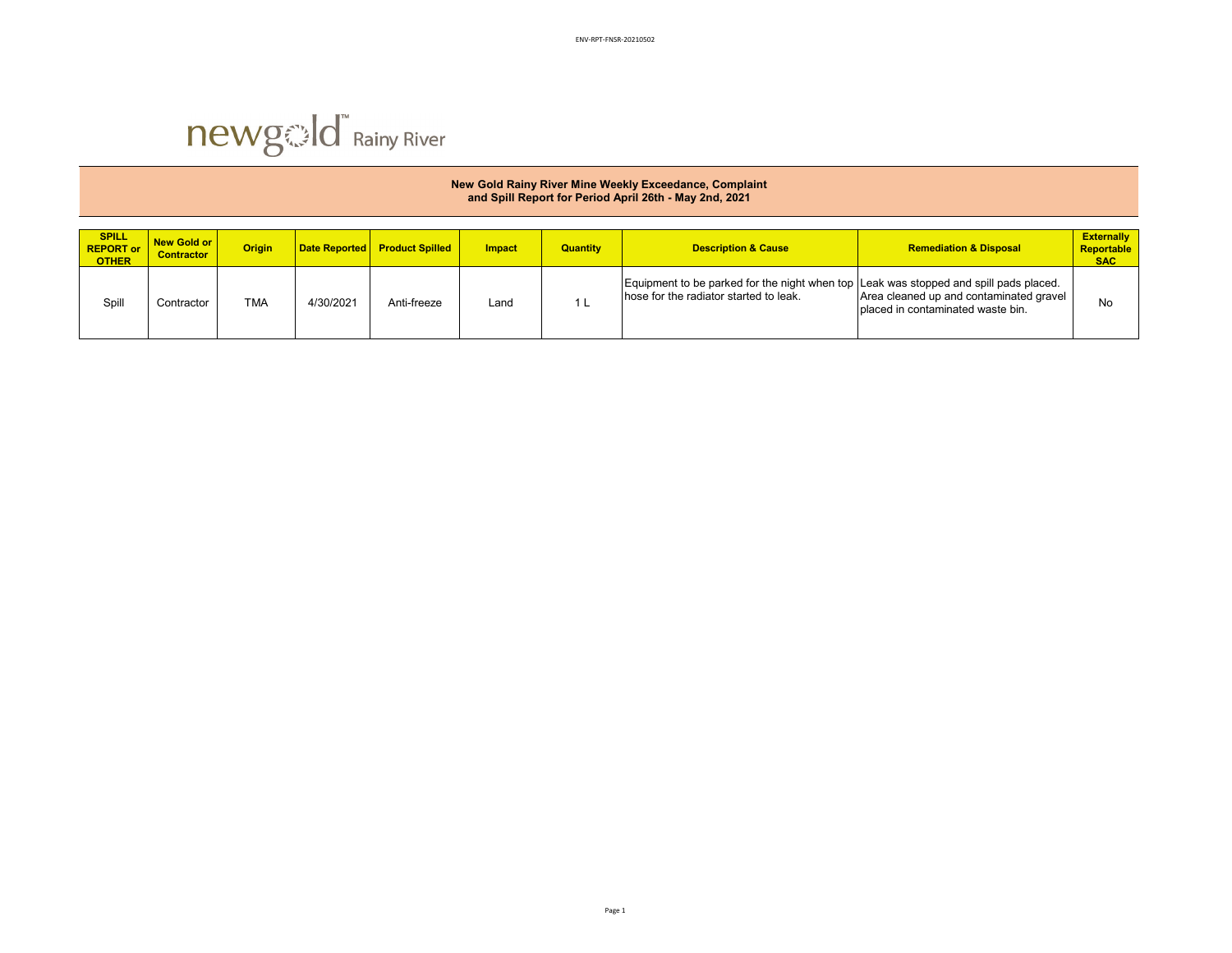

|                                                  | New Gold Rainy River Mine Weekly Exceedance, Complaint<br>and Spill Report for Period May 10th - May 16th, 2021 |                             |                      |                                 |               |                 |                                                                                                                                        |                                                        |                                               |  |  |  |  |
|--------------------------------------------------|-----------------------------------------------------------------------------------------------------------------|-----------------------------|----------------------|---------------------------------|---------------|-----------------|----------------------------------------------------------------------------------------------------------------------------------------|--------------------------------------------------------|-----------------------------------------------|--|--|--|--|
| <b>SPILL</b><br><b>REPORT or</b><br><b>OTHER</b> | <b>New Gold or</b><br><b>Contractor</b>                                                                         | <b>Origin</b>               | <b>Date Reported</b> | <b>Product Spilled</b>          | <b>Impact</b> | <b>Quantity</b> | <b>Description &amp; Cause</b>                                                                                                         | <b>Remediation &amp; Disposal</b>                      | <b>Externally</b><br>Reportable<br><b>SAC</b> |  |  |  |  |
| Exceedance                                       | New Gold                                                                                                        | Sediment<br>Pond $#2$       | 5/13/2021            | <b>Treated Contact</b><br>Water | Land          | 465 $m3$        | Exceeded daily approved discharge.<br>Approved Daily Limit: 5695 m <sup>3</sup> /day.<br>Actual Daily Limit: 6160 m <sup>3</sup> /day. | Ensure daily flow rates are communicated<br>with Team. | Reported to<br><b>MECP</b>                    |  |  |  |  |
| Spil                                             | New Gold                                                                                                        | Water<br>Management<br>Pond | 5/15/2021            | <b>Treated Water</b>            | Land          | 100L            | Leak reported on the fuse to the line to the<br>Outflow Basin.                                                                         | Pump immediately shutdown and fuse to<br>be repaired.  | No                                            |  |  |  |  |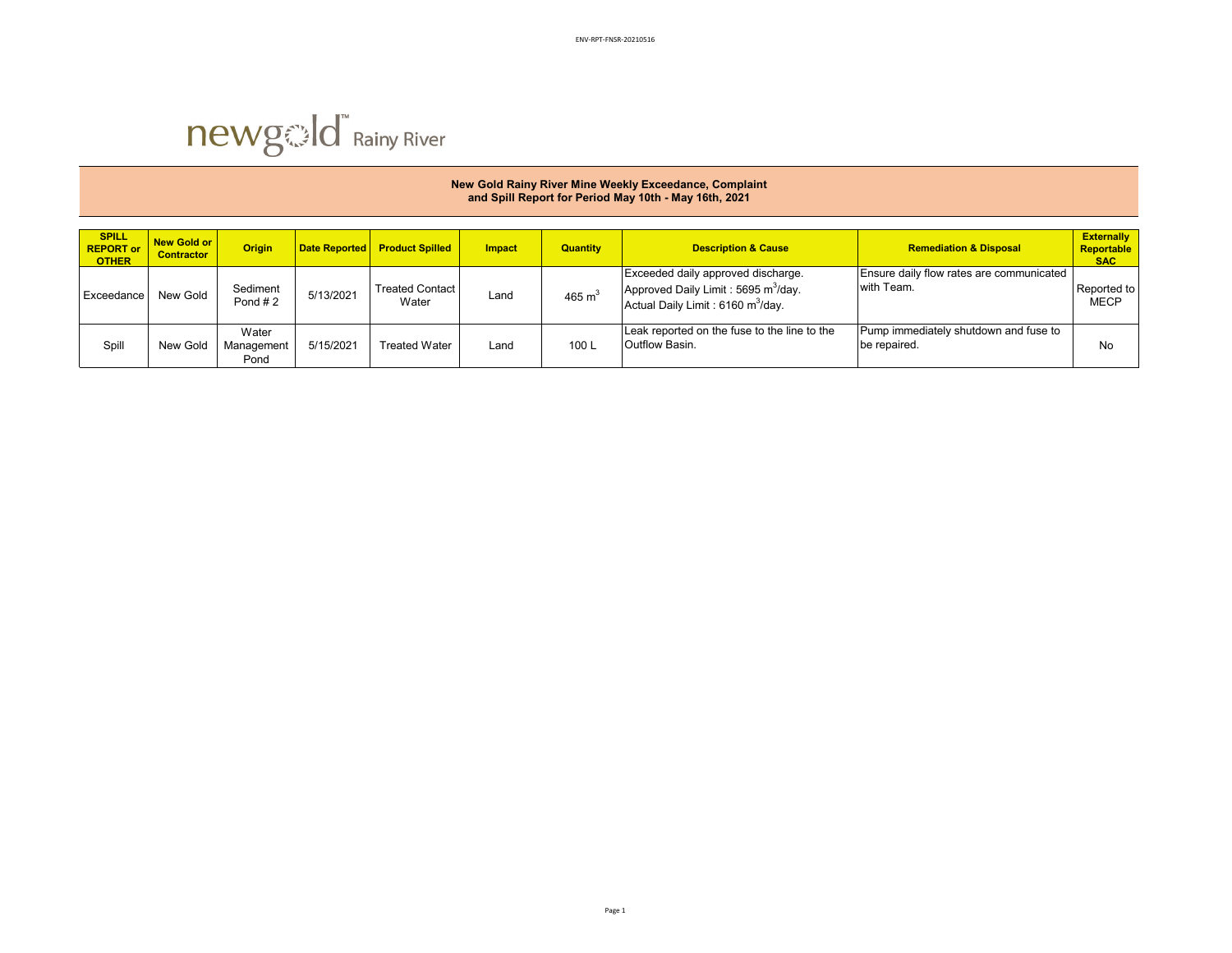

| New Gold Rainy River Mine Weekly Exceedance, Complaint<br>and Spill Report for Period May 24th - May 30th, 2021 |                                    |               |                      |                        |               |                 |                                                                                                        |                                                                                       |                                               |  |  |  |
|-----------------------------------------------------------------------------------------------------------------|------------------------------------|---------------|----------------------|------------------------|---------------|-----------------|--------------------------------------------------------------------------------------------------------|---------------------------------------------------------------------------------------|-----------------------------------------------|--|--|--|
| <b>SPILL</b><br><b>REPORT or</b><br><b>OTHER</b>                                                                | New Gold or I<br><b>Contractor</b> | <b>Origin</b> | <b>Date Reported</b> | <b>Product Spilled</b> | <b>Impact</b> | <b>Quantity</b> | <b>Description &amp; Cause</b>                                                                         | <b>Remediation &amp; Disposal</b>                                                     | <b>Externally</b><br>Reportable<br><b>SAC</b> |  |  |  |
| Spill                                                                                                           | Contractor                         | Pit           | 5/25/2021            | Hammer Oil             | Land          | 10 <sub>L</sub> | Spill occurred when drill was operating. A<br>valve on the hammer broke and oil began<br>spilling out. | Drill rig was immediately turned off. Spill<br>was cleaned up with absorbent matting. | No                                            |  |  |  |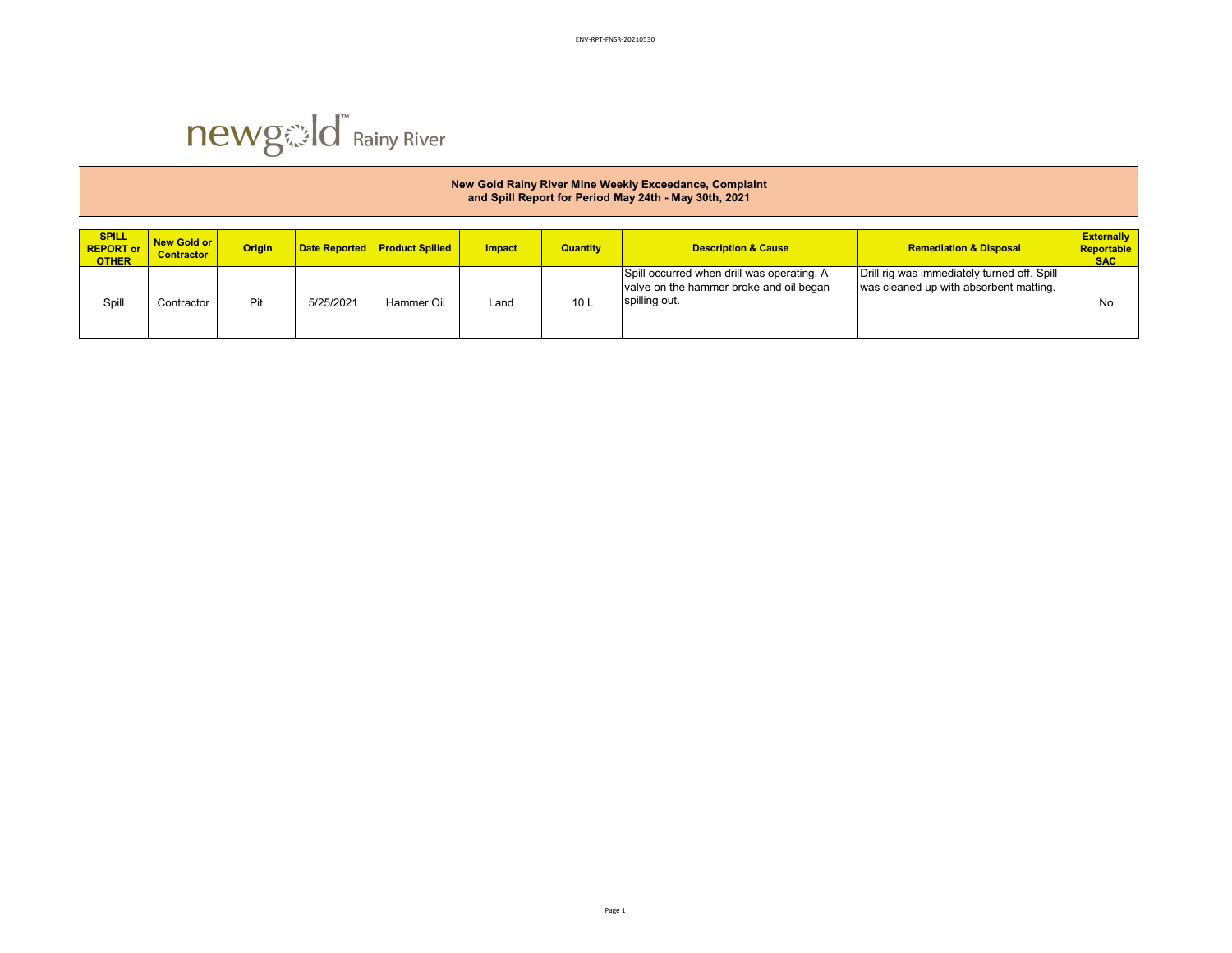#### **SPILL REPORT or OTHER New Gold or Contractor | Origin | Date Reported | Product Spilled | Impact | Quantity | Description & Cause | Remediation & Disposal <b>Contractor Externally Reportable SAC**  Ghost Spill | Unknown | Outflow Basin | 5/31/21 | Hydrocarbon | Land | 10 L During routine sampling, a hydrocarbon spill was discovered on the road beside the outflow basin. The spill was not there during the morning sampling. The area was cleaned up and contaminated rock was disposed of in contaminated soil bin. No Spill | New Gold | Mill | 6/4/2021 | Grease Land 1 L During a housekeeping inspection, approximately 1 L of grease was discovered on the ground. The material was picked up and deposited in the contaminated soil bin. No Spill Contractor Contractor 6/5/2021 Diesel Land 1 L It was noticed that a generator was leaking. Immediately turned off and generator to be replaced. Contaminated rock to be collected and removed. No Spill Contractor TMA 6/6/2021 Anti-freeze Land 5 L Rock truck intake hose to radiator ruptured. Operator noticed the leak and shutdown. Contaminated rock excavated and placed in proper bin for disposal. Hose was replaced. No Spill | New Gold | Mill | 6/6/2021 | Water | Land | 10 L A pallet being carried out the mill door came in contact with standing water. The water was then pushed out the mill door. Wet ground was scraped up and disposed The ground was scraped up and disposed<br>of in the contaminated soil bin. **New Gold Rainy River Mine Weekly Exceedance, Complaint and Spill Report for Period May 31st - June 6th, 2021**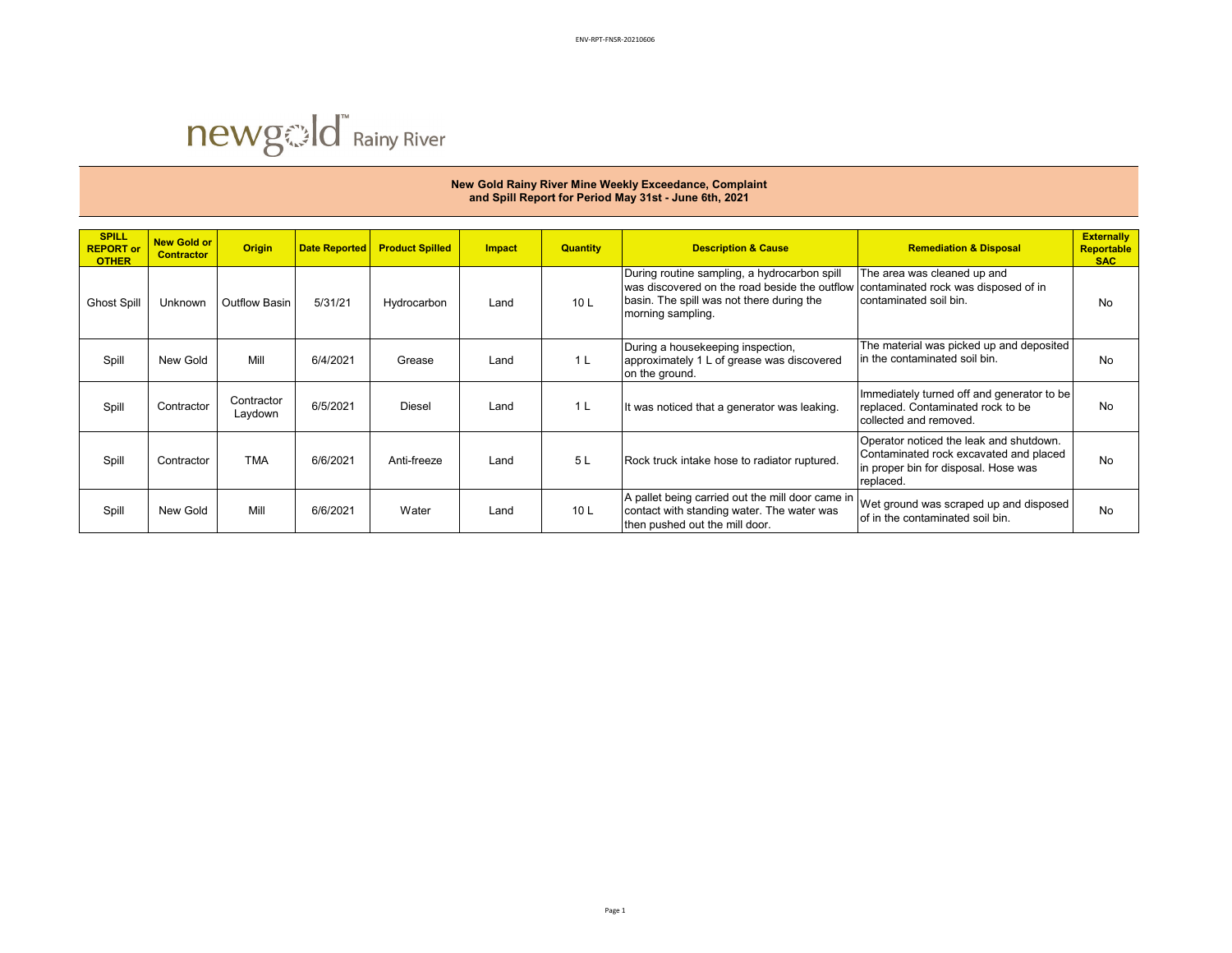

|                                                  | New Gold Rainy River Mine Weekly Exceedance, Complaint<br>and Spill Report for Period June 7th - June 13th, 2021 |               |                      |                        |               |                 |                                                      |                                                                                                    |                                               |  |  |  |  |
|--------------------------------------------------|------------------------------------------------------------------------------------------------------------------|---------------|----------------------|------------------------|---------------|-----------------|------------------------------------------------------|----------------------------------------------------------------------------------------------------|-----------------------------------------------|--|--|--|--|
| <b>SPILL</b><br><b>REPORT or</b><br><b>OTHER</b> | New Gold or<br><b>Contractor</b>                                                                                 | <b>Origin</b> | <b>Date Reported</b> | <b>Product Spilled</b> | <b>Impact</b> | <b>Quantity</b> | <b>Description &amp; Cause</b>                       | <b>Remediation &amp; Disposal</b>                                                                  | <b>Externally</b><br>Reportable<br><b>SAC</b> |  |  |  |  |
| Spill                                            | Contractor                                                                                                       | <b>TMA</b>    | 6/13/2021            | Anti-freeze            | Land          |                 | Radiator hose ruptured on Caterpillar haul<br>truck. | Driver shut down haul truck. Hose<br>repaired and contaminated rock put in bin<br>to be picked up. | No                                            |  |  |  |  |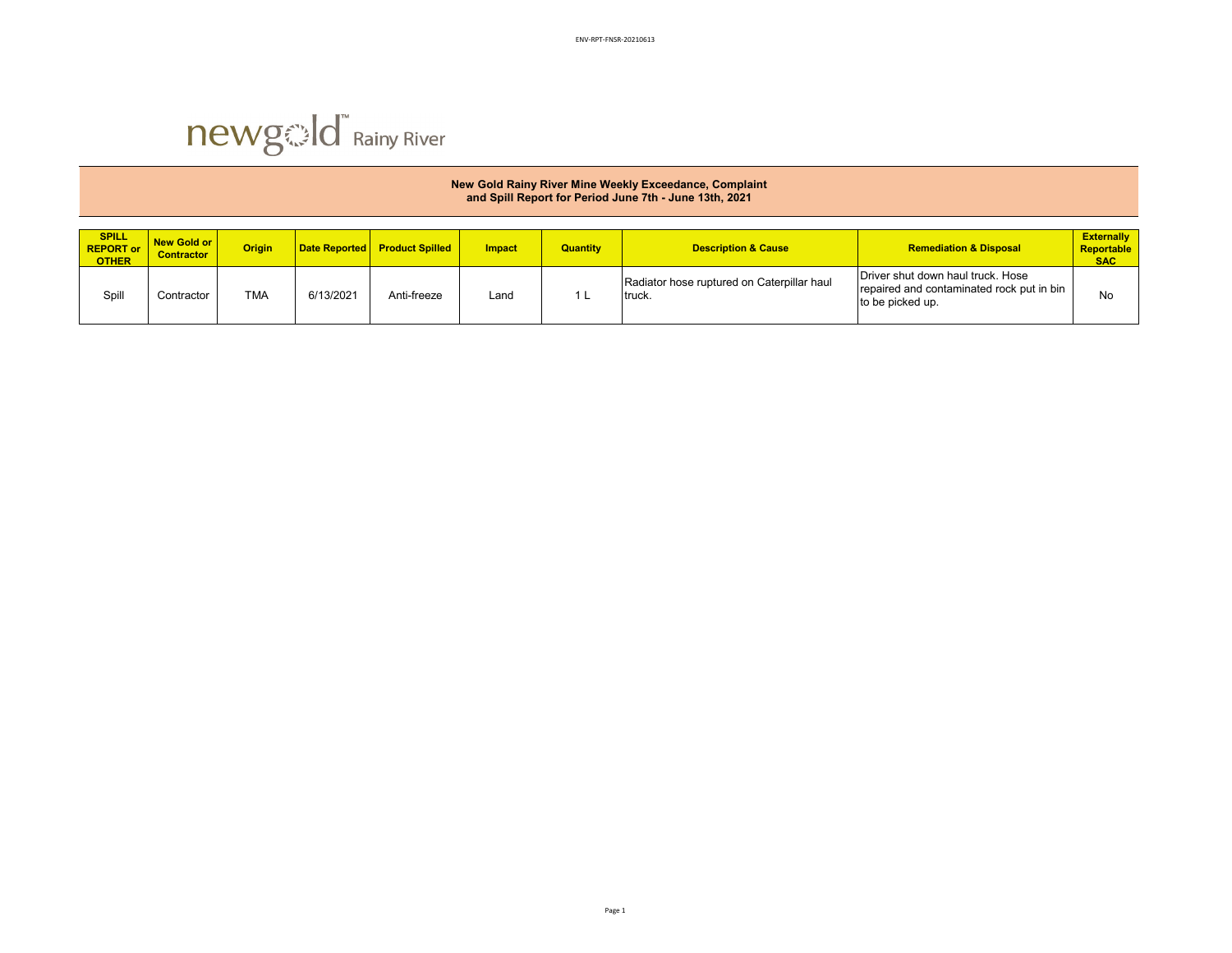

#### **SPILL REPORT or OTHER New Gold or Contractor Contracts Contracts Contracts Indianagement Contract American Contracts Contractor <b>Contractor Contractor Contractor Contractor Contractor Business Contractor Contractor Contractor Contractor Externally Reportable SAC**  Spill New Gold Pit 6/15/2021 Drilling Oil Land 20 L Drilling oil pail struck. Spill cleaned up with absorbent pads and No Spill New Gold Mill 6/15/2021 Lime Land 1000 L Lime distribution line broke at the elbow. Lime spilled down the wall and directly out north door of mill. Shutdown lime distribution pump and closed doors to contain within the mill building. Spill cleaned up with loader and placed in proper bin for disposal. No Spill | New Gold | Pit | 6/16/2021 | Hammer Oil | Land | 10 L While drill was operating, the button that operates the valve of the hammer malfunctioned and oil began spilling out. Absorbent matting used to clean up the spill. Crushed rock shovelled into pails for disposal. Hammer oil being manually added until new button is installed on the valve. No **New Gold Rainy River Mine Weekly Exceedance, Complaint and Spill Report for Period June 14th - June 20th, 2021**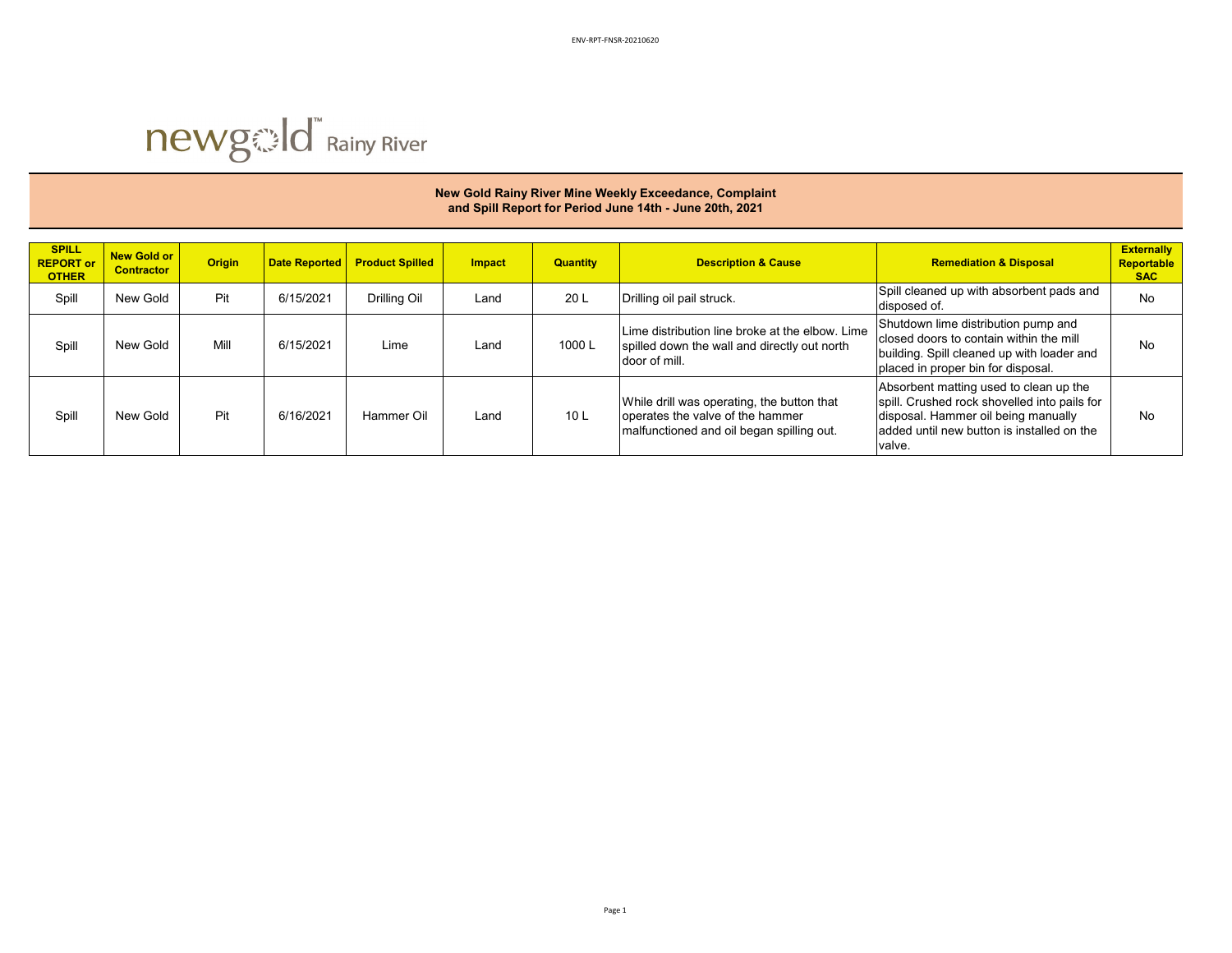

|                                                  | New Gold Rainy River Mine Weekly Exceedance, Complaint<br>and Spill Report for Period June 28th - July 4th, 2021 |                             |                      |                        |               |                 |                                |                                                                                                                     |                                               |  |  |  |  |
|--------------------------------------------------|------------------------------------------------------------------------------------------------------------------|-----------------------------|----------------------|------------------------|---------------|-----------------|--------------------------------|---------------------------------------------------------------------------------------------------------------------|-----------------------------------------------|--|--|--|--|
| <b>SPILL</b><br><b>REPORT or</b><br><b>OTHER</b> | New Gold or<br><b>Contractor</b>                                                                                 | <b>Origin</b>               | <b>Date Reported</b> | <b>Product Spilled</b> | <b>Impact</b> | <b>Quantity</b> | <b>Description &amp; Cause</b> | <b>Remediation &amp; Disposal</b>                                                                                   | <b>Externally</b><br>Reportable<br><b>SAC</b> |  |  |  |  |
| Spill                                            | New Gold                                                                                                         | East Mine<br>Rock Stockpile | 7/2/2021             | Hydraulic Oil          | Land          | 40 L            | Hydraulic line blew on dozer.  | Spill was bermed immediately. Spill trays<br>and soaker pads used. Scraped up<br>contaminated soil and disposed of. | No                                            |  |  |  |  |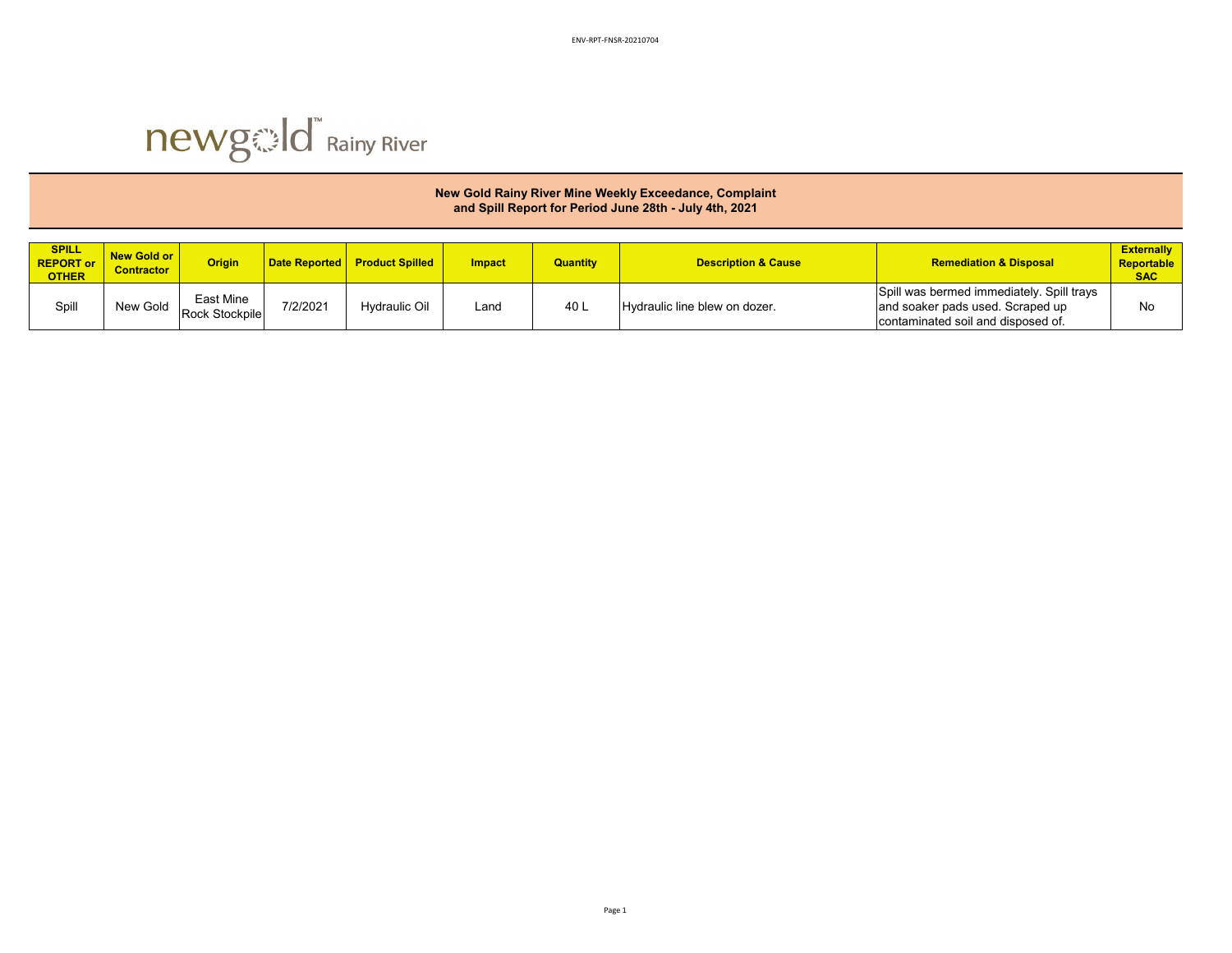

|                                                  | New Gold Rainy River Mine Weekly Exceedance, Complaint<br>and Spill Report for Period July 5th - July 11th, 2021 |               |                      |                        |               |                 |                                                                                      |                                               |                                                      |  |  |  |  |
|--------------------------------------------------|------------------------------------------------------------------------------------------------------------------|---------------|----------------------|------------------------|---------------|-----------------|--------------------------------------------------------------------------------------|-----------------------------------------------|------------------------------------------------------|--|--|--|--|
| <b>SPILL</b><br><b>REPORT or</b><br><b>OTHER</b> | New Gold or<br><b>Contractor</b>                                                                                 | <b>Origin</b> | <b>Date Reported</b> | <b>Product Spilled</b> | <b>Impact</b> | <b>Quantity</b> | <b>Description &amp; Cause</b>                                                       | <b>Remediation &amp; Disposal</b>             | <b>Externally</b><br><b>Reportable</b><br><b>SAC</b> |  |  |  |  |
| Spill                                            | New Gold                                                                                                         | Haul Road 1   | 7/6/2021             | Fuel Oil               | Land          | 13L             | Fuel filter housing and hydraulic hoses leaking. disposed of properly. Leaking hoses | Contaminated rock cleaned up and<br>repaired. | No                                                   |  |  |  |  |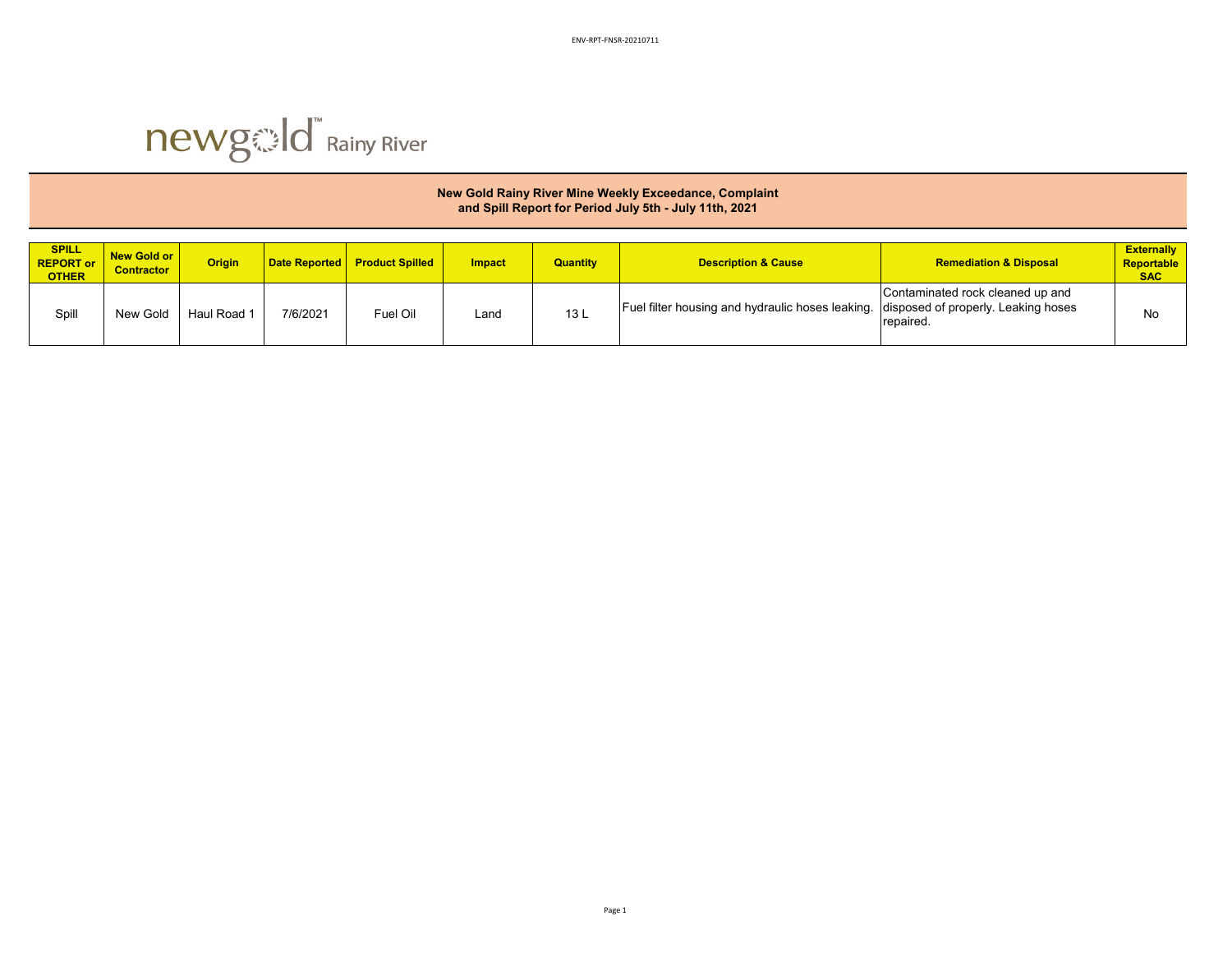

| New Gold Rainy River Mine Weekly Exceedance, Complaint  |
|---------------------------------------------------------|
| and Spill Report for Period July 19th - July 25th, 2021 |

| <b>SPILL</b><br><b>REPORT or</b><br><b>OTHER</b> | <b>New Gold or</b><br><b>Contractor</b> | <b>Origin</b>         | <b>Date Reported</b> | <b>Product Spilled</b> | <b>Impact</b> | <b>Quantity</b> | <b>Description &amp; Cause</b>                                       | <b>Remediation &amp; Disposal</b>                                                                                                                                                                                        | <b>Externally</b><br>Reportable<br><b>SAC</b> |
|--------------------------------------------------|-----------------------------------------|-----------------------|----------------------|------------------------|---------------|-----------------|----------------------------------------------------------------------|--------------------------------------------------------------------------------------------------------------------------------------------------------------------------------------------------------------------------|-----------------------------------------------|
| Spill                                            | Contractor                              | Contractor<br>Laydown | 7/19/2021            | Hydraulic Oil          | Land          | 10L             | Spill occurred while replacing a seal on the RC<br>rig pipe handler. | Spill tray was placed underneath leak to<br>collect remainder of discharging oil.<br>Contaminated crushed rock was collected<br>and disposed of properly. Spill trays to be<br>in place before removing/replacing seals. | No                                            |
| Spill                                            | Contractor                              | Korpi Road            | 7/24/2021            | Hydrocarbons           | Land          | 5 L             | Contractor vehicle leaving site broke down on<br>Korpi Road.         | Vehicle spilled approximately 5 L of<br>hydrocarbons. Material scraped up and<br>placed in contaminated soil bin.                                                                                                        | No                                            |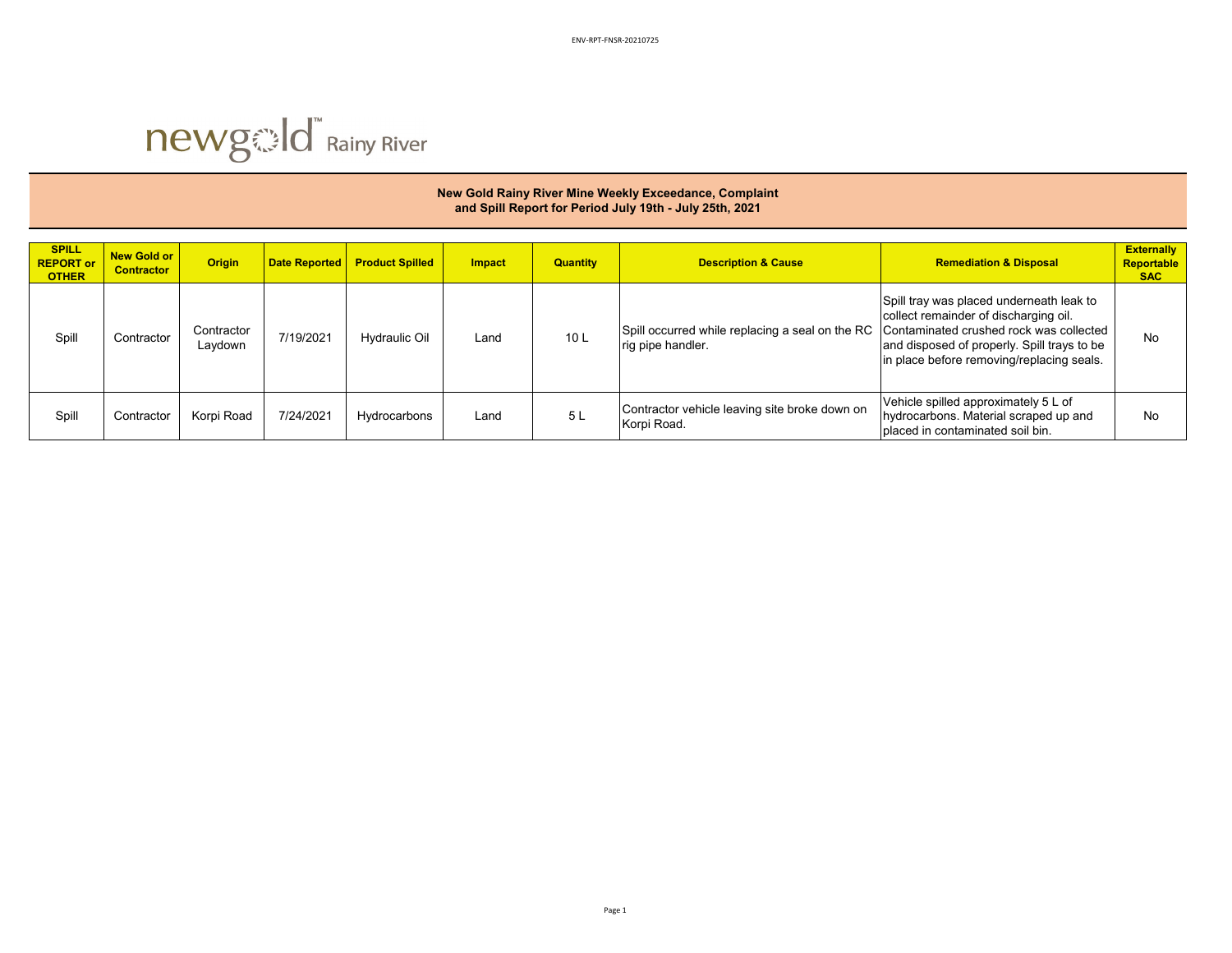

|                                                  | New Gold Rainy River Mine Weekly Exceedance, Complaint<br>and Spill Report for Period July 26th - August 1st, 2021 |                             |                      |                        |               |                   |                                                                                             |                                                                                                            |                                               |  |  |  |
|--------------------------------------------------|--------------------------------------------------------------------------------------------------------------------|-----------------------------|----------------------|------------------------|---------------|-------------------|---------------------------------------------------------------------------------------------|------------------------------------------------------------------------------------------------------------|-----------------------------------------------|--|--|--|
| <b>SPILL</b><br><b>REPORT or</b><br><b>OTHER</b> | <b>New Gold or</b><br><b>Contractor</b>                                                                            | <b>Origin</b>               | <b>Date Reported</b> | <b>Product Spilled</b> | <b>Impact</b> | <b>Quantity</b>   | <b>Description &amp; Cause</b>                                                              | <b>Remediation &amp; Disposal</b>                                                                          | <b>Externally</b><br>Reportable<br><b>SAC</b> |  |  |  |
| Spill                                            | New Gold                                                                                                           | Water<br>Treatment<br>Plant | 8/1/2021             | Lime                   | Land          | $0.5 \text{ m}^3$ | While transferring lime to lime silo, lime blew<br>out of the baghouse and onto the ground. | Loader scraped material from the ground<br>to remove residual lime. Lime silo<br>baghouse to be inspected. | No                                            |  |  |  |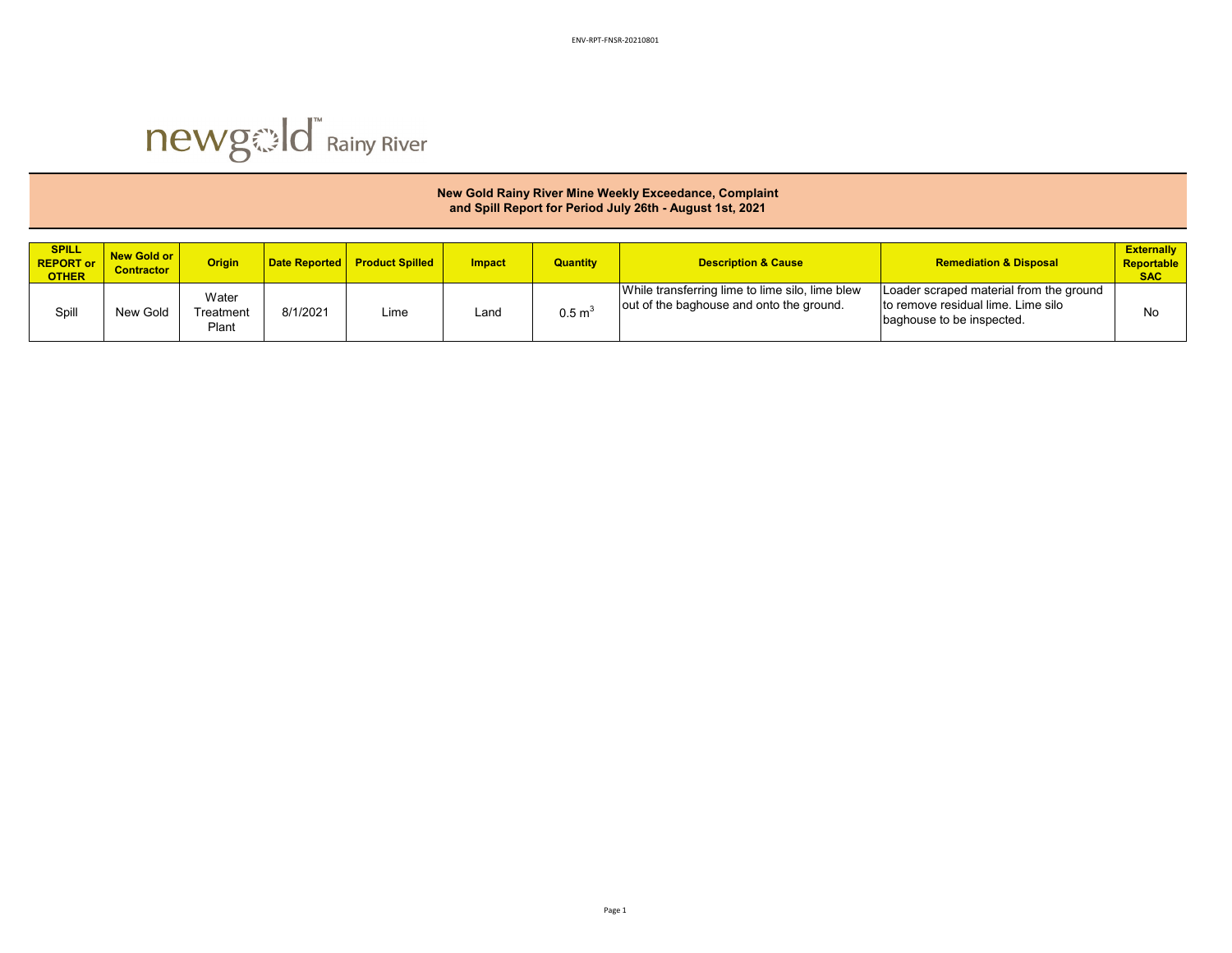

### **New Gold Rainy River Mine Weekly Exceedance, Complaint and Spill Report for Period August 9th - August 15th, 2021**

| <b>SPILL</b><br><b>REPORT or</b><br><b>OTHER</b> | New Gold or<br><b>Contractor</b> | <b>Origin</b> | <b>Date Reported</b> | <b>Product Spilled</b> | <b>Impact</b> | <b>Quantity</b> | <b>Description &amp; Cause</b>               | <b>Remediation &amp; Disposal</b>                                                                                                              | <b>Externally</b><br><b>Reportable</b><br><b>SAC</b> |
|--------------------------------------------------|----------------------------------|---------------|----------------------|------------------------|---------------|-----------------|----------------------------------------------|------------------------------------------------------------------------------------------------------------------------------------------------|------------------------------------------------------|
| Spill                                            | Contractor                       | <b>TMA</b>    | 8/14/2021            | Hvdraulic Oil          | Land          | 20 <sub>L</sub> | Hydraulic hose on excavator started leaking. | Rig was immmediately shutdown and spill  <br>pads and spill tray used to catch oil.<br>Contaminated stone added to barrel for<br>GFL disposal. | No                                                   |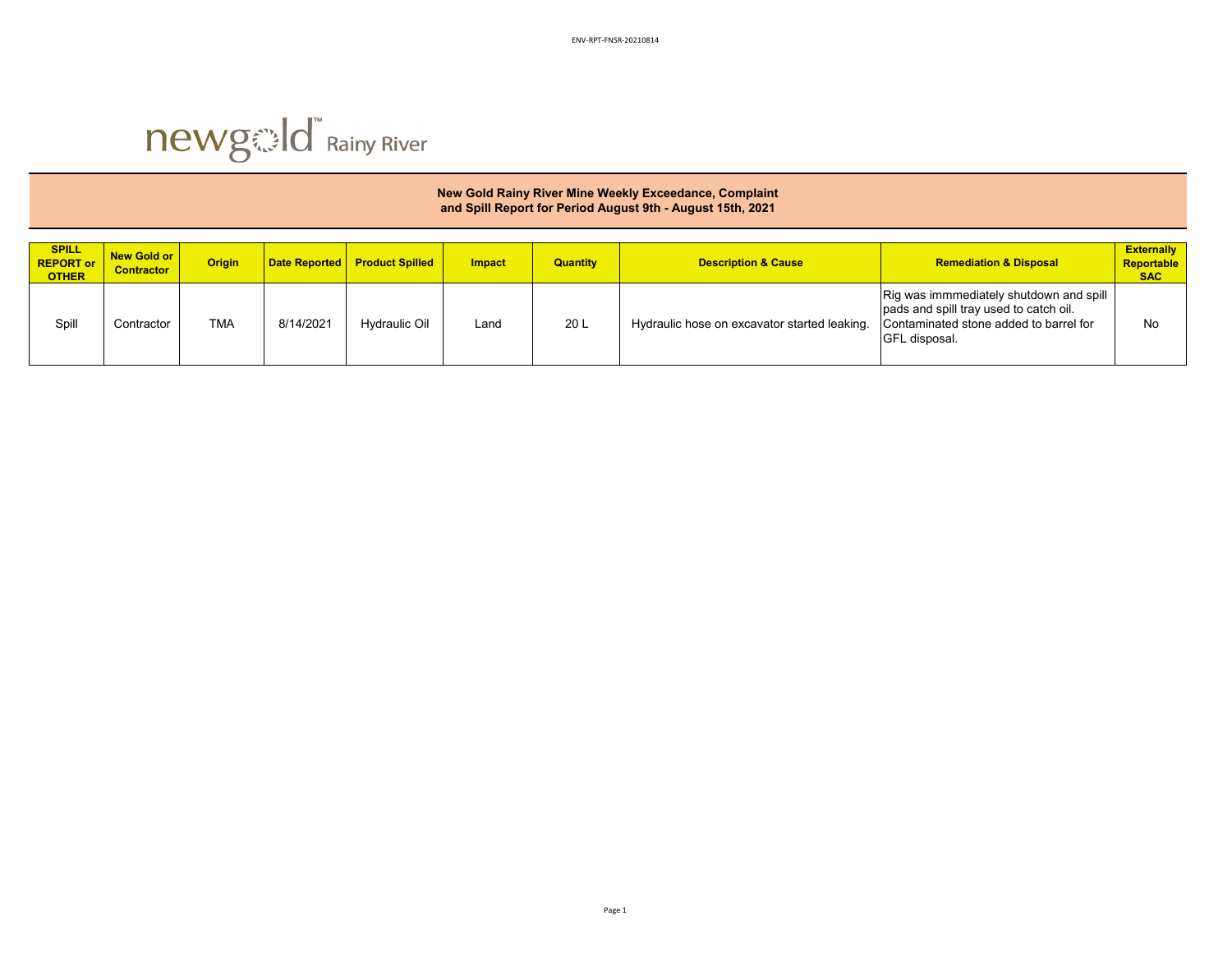

### **New Gold Rainy River Mine Weekly Exceedance, Complaint and Spill Report for Period August 16th - August 22nd, 2021**

| <b>SPILL</b><br><b>REPORT or</b><br><b>OTHER</b> | New Gold or<br><b>Contractor</b> | <b>Origin</b> | <b>Date Reported</b> | <b>Product Spilled</b> | <b>Impact</b> | <b>Quantity</b> | <b>Description &amp; Cause</b>       | <b>Remediation &amp; Disposal</b>                                                                                    | <b>Externally</b><br>Reportable<br><b>SAC</b> |
|--------------------------------------------------|----------------------------------|---------------|----------------------|------------------------|---------------|-----------------|--------------------------------------|----------------------------------------------------------------------------------------------------------------------|-----------------------------------------------|
| Spill                                            | New Gold                         | Mill          | 8/19/2021            | Lime                   | Land          | 1500L           | Lime return line split at the elbow. | Lime system was shutdown and repaired.<br>Lime spill cleaned up.                                                     | No                                            |
| Spill                                            | Contractor                       | Pit           | 8/19/2021            | <b>Hydraulic Oil</b>   | Land          | 40 L            | Hydraulic line blew under drill rig. | Rig stopped and oil cleaned up with spill<br>pad.                                                                    | No                                            |
| Spill                                            | Contractor                       | Haul Road     | 8/19/2021            | <b>Hydraulic Oil</b>   | Land          | 5 L             | Hydraulic lines blew on rock truck.  | Approximately 5 L of hydraulic fluid spilled<br>onto the haul road. Area was delineated<br>and spill was cleaned up. | No                                            |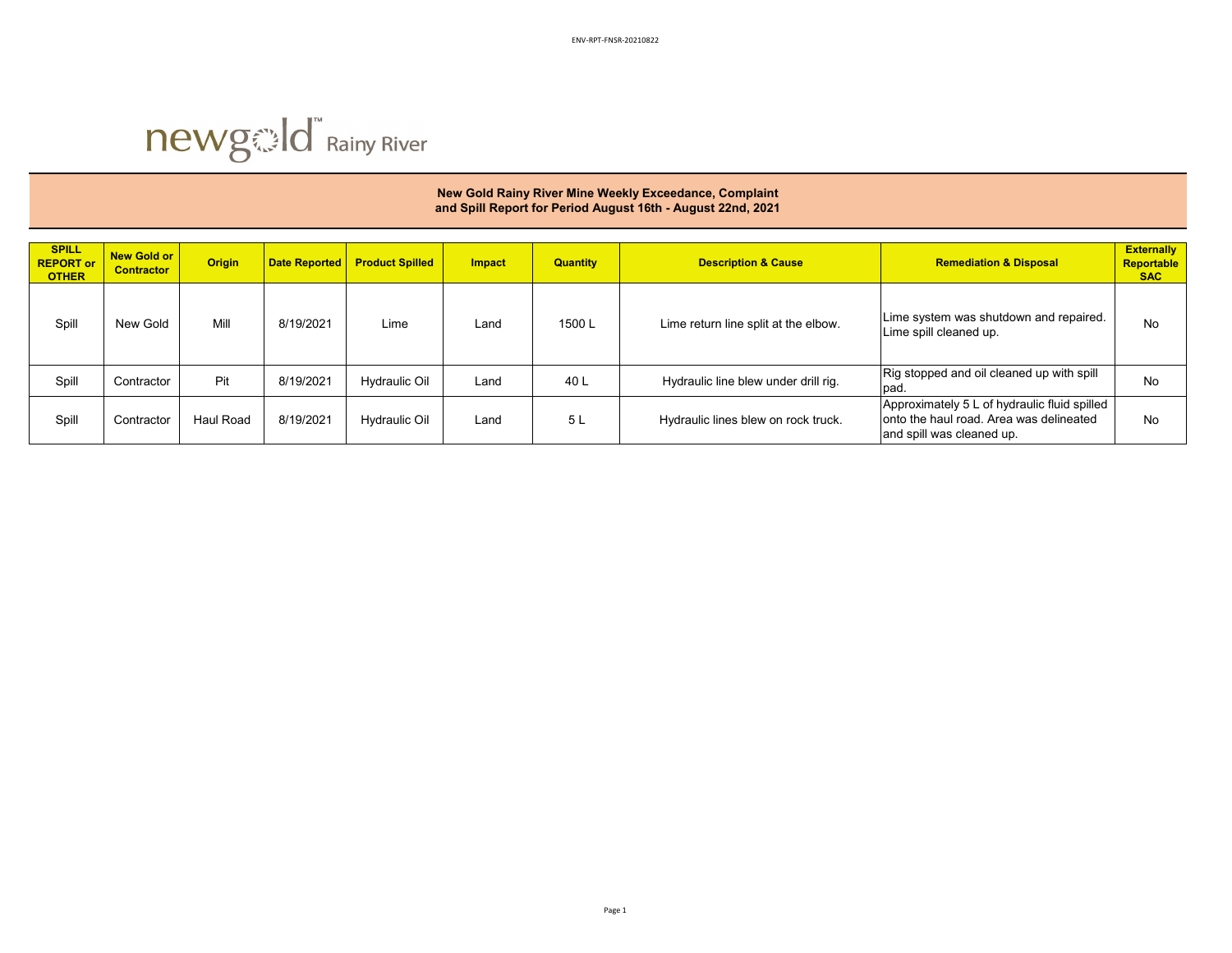

### **New Gold Rainy River Mine Weekly Exceedance, Complaint and Spill Report for Period August 23rd - August 29th, 2021**

| <b>SPILL</b><br><b>REPORT or</b><br><b>OTHER</b> | New Gold or<br><b>Contractor</b> | <b>Origin</b> |           | Date Reported   Product Spilled | <b>Impact</b> | <b>Quantity</b> | <b>Description &amp; Cause</b> | <b>Remediation &amp; Disposal</b>                                           | <b>Externally</b><br>Reportable<br><b>SAC</b> |
|--------------------------------------------------|----------------------------------|---------------|-----------|---------------------------------|---------------|-----------------|--------------------------------|-----------------------------------------------------------------------------|-----------------------------------------------|
| Spill                                            | Contractor                       | <b>TMA</b>    | 8/27/2021 | <b>Hydraulic Oil</b>            | Land          | 5L              | Hydraulic line broke on dozer. | Equipment was shutdown and spill<br>cleaned up. Disposed of in proper bins. | No                                            |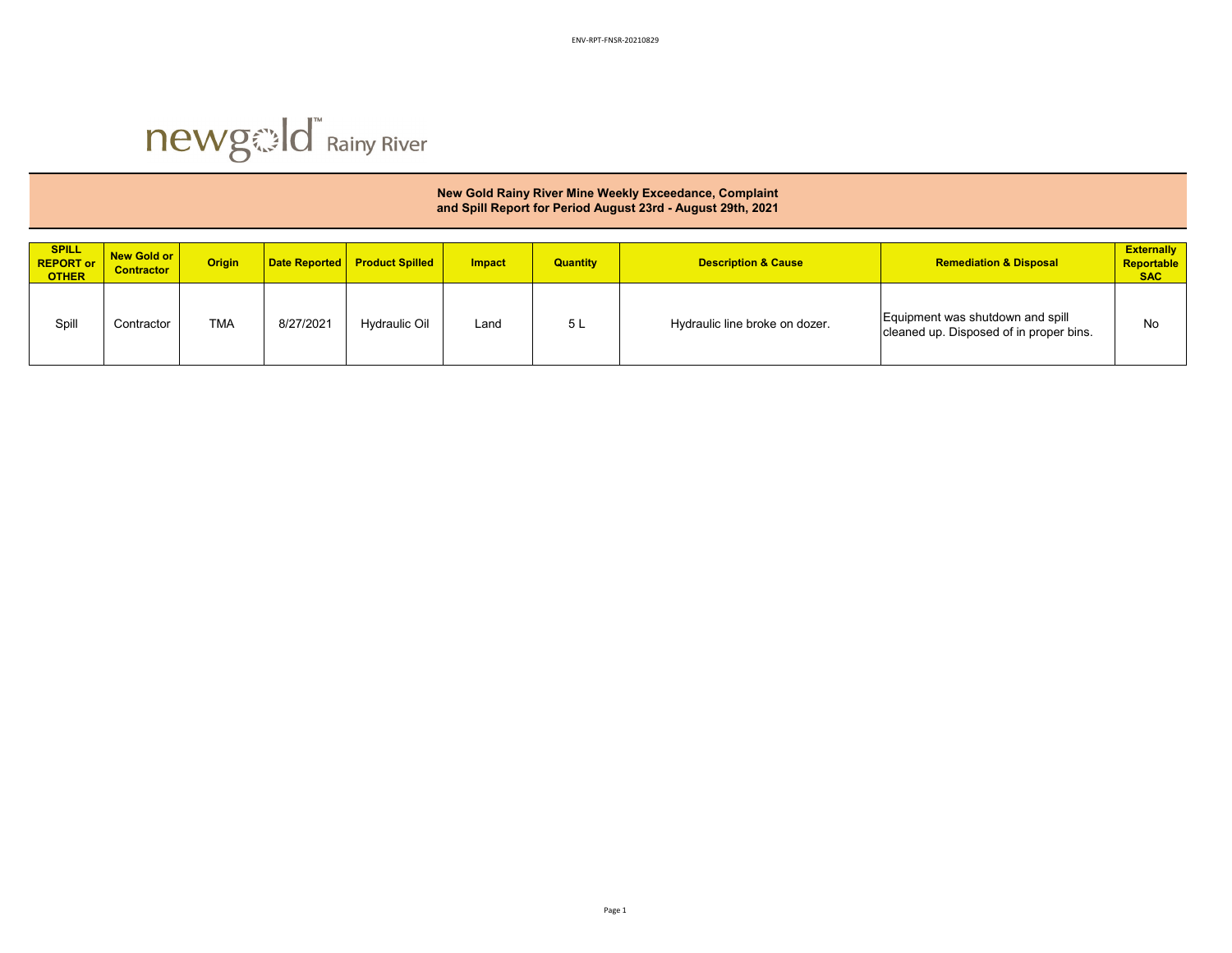

| New Gold Rainy River Mine Weekly Exceedance, Complaint<br>and Spill Report for Period September 6th - September 12th, 2021 |                                  |                             |                      |                        |               |                    |                                                                     |                                                                           |                                               |  |  |
|----------------------------------------------------------------------------------------------------------------------------|----------------------------------|-----------------------------|----------------------|------------------------|---------------|--------------------|---------------------------------------------------------------------|---------------------------------------------------------------------------|-----------------------------------------------|--|--|
| <b>SPILL</b><br><b>REPORT or</b><br><b>OTHER</b>                                                                           | New Gold or<br><b>Contractor</b> | <b>Origin</b>               | <b>Date Reported</b> | <b>Product Spilled</b> | <b>Impact</b> | <b>Quantity</b>    | <b>Description &amp; Cause</b>                                      | <b>Remediation &amp; Disposal</b>                                         | <b>Externally</b><br>Reportable<br><b>SAC</b> |  |  |
| Spill                                                                                                                      | New Gold                         | Water<br>Management<br>Pond | 9/9/2021             | <b>Treated Water</b>   | Land          | $33.6 \text{ m}^3$ | Leak occurred when ball valve in vacuum<br>breaker became unseated. | System was depressurized to allow vent to<br>reseat. Vent to be replaced. | Yes                                           |  |  |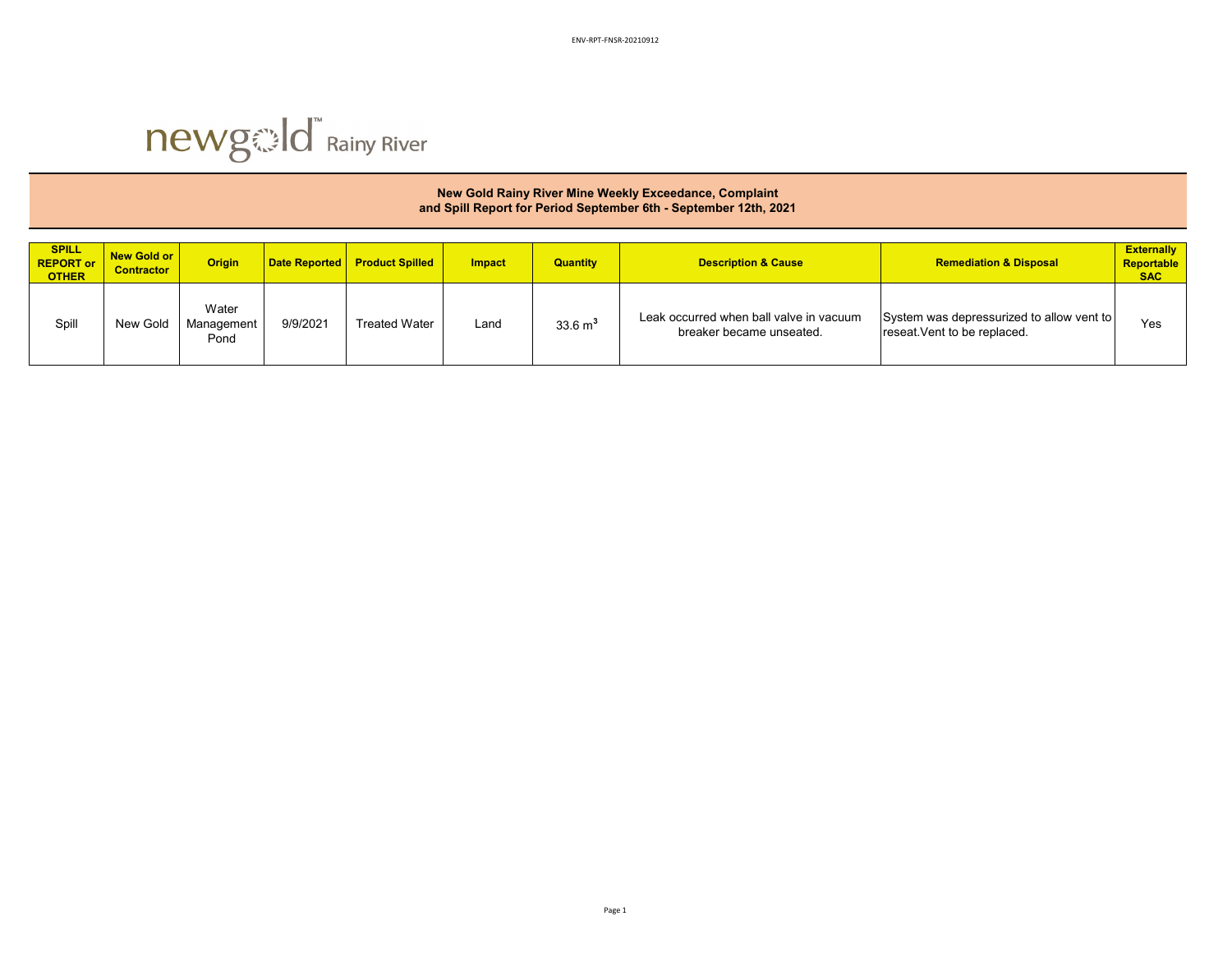

|                                                  | New Gold Rainy River Mine Weekly Exceedance, Complaint<br>and Spill Report for Period September 13th - September 19th, 2021 |                        |                      |                        |               |                  |                                                                                                                 |                                                                                                                                                                                                     |                                               |  |  |  |  |
|--------------------------------------------------|-----------------------------------------------------------------------------------------------------------------------------|------------------------|----------------------|------------------------|---------------|------------------|-----------------------------------------------------------------------------------------------------------------|-----------------------------------------------------------------------------------------------------------------------------------------------------------------------------------------------------|-----------------------------------------------|--|--|--|--|
| <b>SPILL</b><br><b>REPORT or</b><br><b>OTHER</b> | <b>New Gold or</b><br><b>Contractor</b>                                                                                     | <b>Origin</b>          | <b>Date Reported</b> | <b>Product Spilled</b> | <b>Impact</b> | <b>Quantity</b>  | <b>Description &amp; Cause</b>                                                                                  | <b>Remediation &amp; Disposal</b>                                                                                                                                                                   | <b>Externally</b><br>Reportable<br><b>SAC</b> |  |  |  |  |
| Spill                                            | New Gold                                                                                                                    | BCR#2<br>Outflow Basin | 9/13/2021            | <b>Treated Water</b>   | Land          | $21 \text{ m}^3$ | During an inspection water was found flowing<br>out of the BCR #2 Outflow Basin spillway.                       | Incoming water to the basin was stopped<br>and pumped back to WMP. Water<br>samples taken and a review of Outflow<br>Basin parameters, tracked in the mill<br>computerized system, to be completed. | Yes                                           |  |  |  |  |
| Spill                                            | New Gold                                                                                                                    | South West of<br>Pit   | 9/17/2021            | Diesel Fuel            | Land          | 5L               | During a routine check it was found that the<br>rocks under a diesel generator were wet from a<br>diesel spill. | Contaminated rock cleaned up.                                                                                                                                                                       | No                                            |  |  |  |  |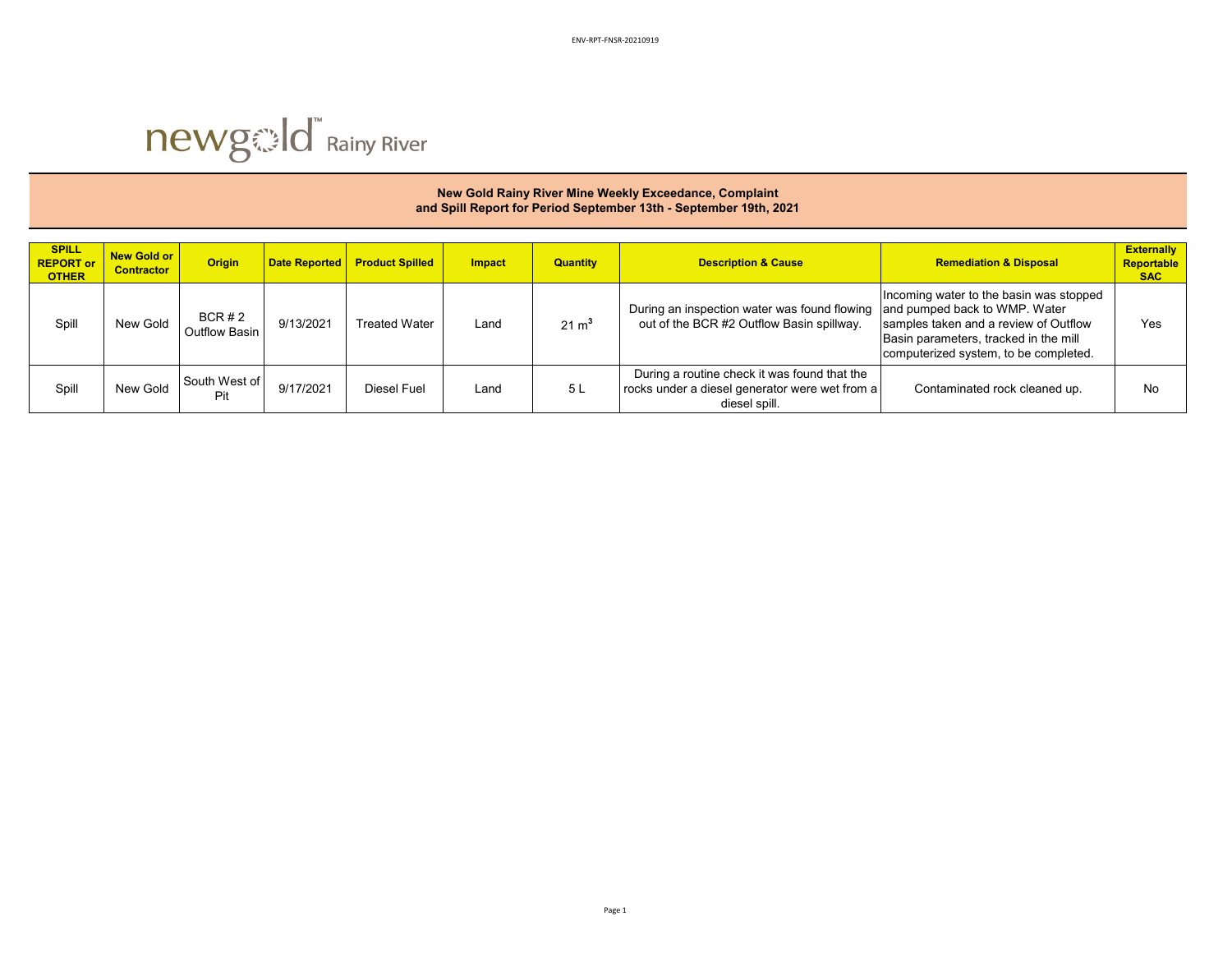

|                                                  | New Gold Rainy River Mine Weekly Exceedance, Complaint<br>and Spill Report for Period September 27th - October 3rd, 2021 |                       |                      |                        |               |                 |                                            |                                                                                                                                          |                                               |  |  |  |  |
|--------------------------------------------------|--------------------------------------------------------------------------------------------------------------------------|-----------------------|----------------------|------------------------|---------------|-----------------|--------------------------------------------|------------------------------------------------------------------------------------------------------------------------------------------|-----------------------------------------------|--|--|--|--|
| <b>SPILL</b><br><b>REPORT or</b><br><b>OTHER</b> | New Gold or<br><b>Contractor</b>                                                                                         | <b>Origin</b>         | <b>Date Reported</b> | <b>Product Spilled</b> | <b>Impact</b> | <b>Quantity</b> | <b>Description &amp; Cause</b>             | <b>Remediation &amp; Disposal</b>                                                                                                        | <b>Externally</b><br>Reportable<br><b>SAC</b> |  |  |  |  |
| Spill                                            | Contractor                                                                                                               | South of<br>Warehouse | 9/27/2021            | <b>Hydraulic Oil</b>   | $L$ and       | 5 L             | Contractor blew a hydraulic hose on truck. | Used bucket on telehandler, shovels,<br>rakes and absorbal to clean up the<br>contaminated soil and place in proper bin<br>for disposal. | No                                            |  |  |  |  |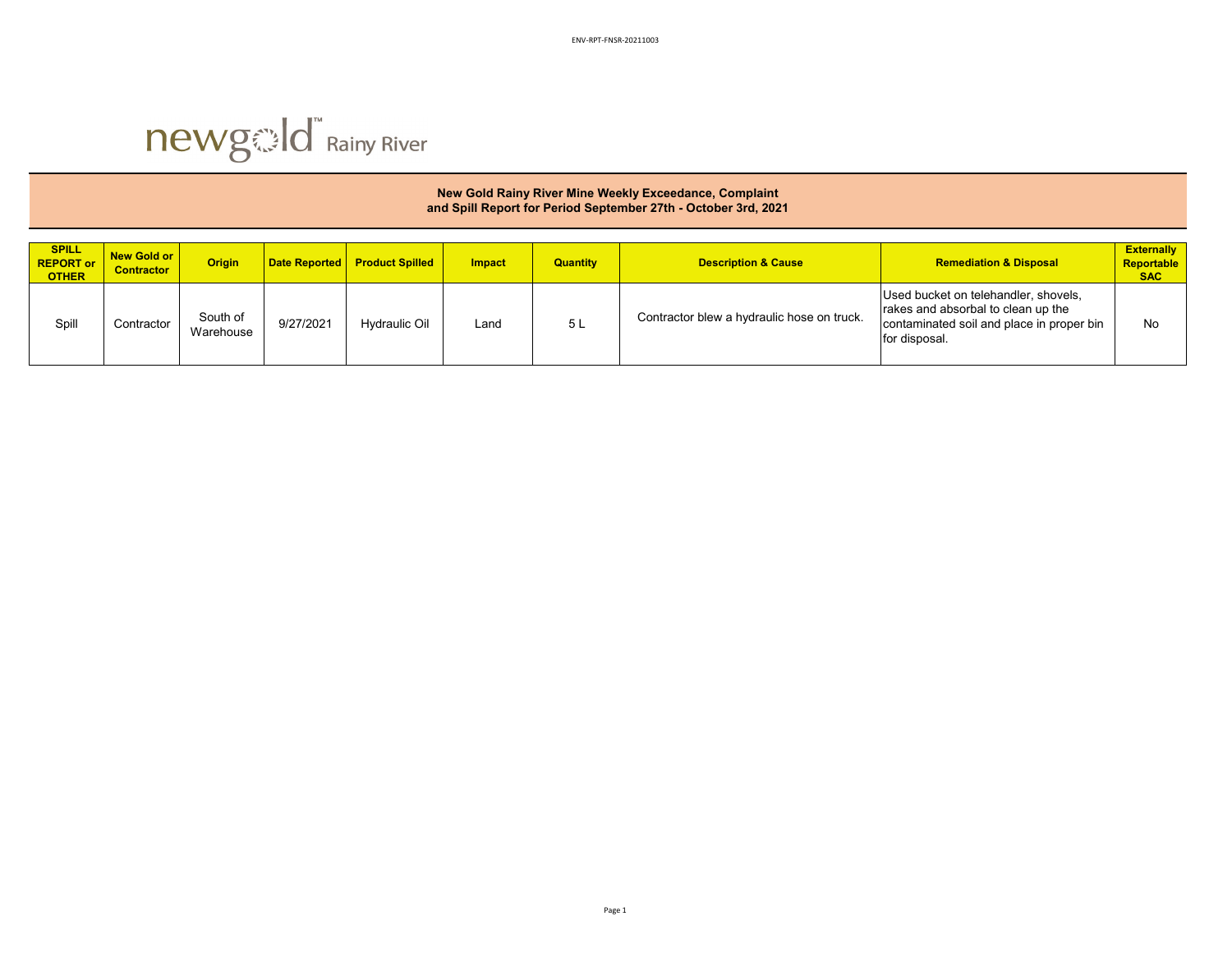

### **New Gold Rainy River Mine Weekly Exceedance, Complaint and Spill Report for Period October 4th - October 10th, 2021**

| <b>SPILL</b><br><b>REPORT or</b><br><b>OTHER</b> | <b>New Gold or</b><br><b>Contractor</b> | <b>Origin</b> | <b>Date Reported</b> | <b>Product Spilled</b> | <b>Impact</b> | <b>Quantity</b> | <b>Description &amp; Cause</b>                                                                                                                                                                        | <b>Remediation &amp; Disposal</b>                                                                        | <b>Externally</b><br>Reportable<br><b>SAC</b> |
|--------------------------------------------------|-----------------------------------------|---------------|----------------------|------------------------|---------------|-----------------|-------------------------------------------------------------------------------------------------------------------------------------------------------------------------------------------------------|----------------------------------------------------------------------------------------------------------|-----------------------------------------------|
| Spill                                            | New Gold                                | Mill          | 10/5/2021            | Tailings               | Land          | 1000L           | The bypass valve to the tailings pond failed<br>closed and would not reopen, causing the<br>tailings pump box to overflow. Before the mill<br>could be shutdown, the tailings flowed out the<br>door. | Pumps shutdown, tailings cleaned up and<br>deposited in contaminated soil bin. Bypass<br>valve repaired. | No                                            |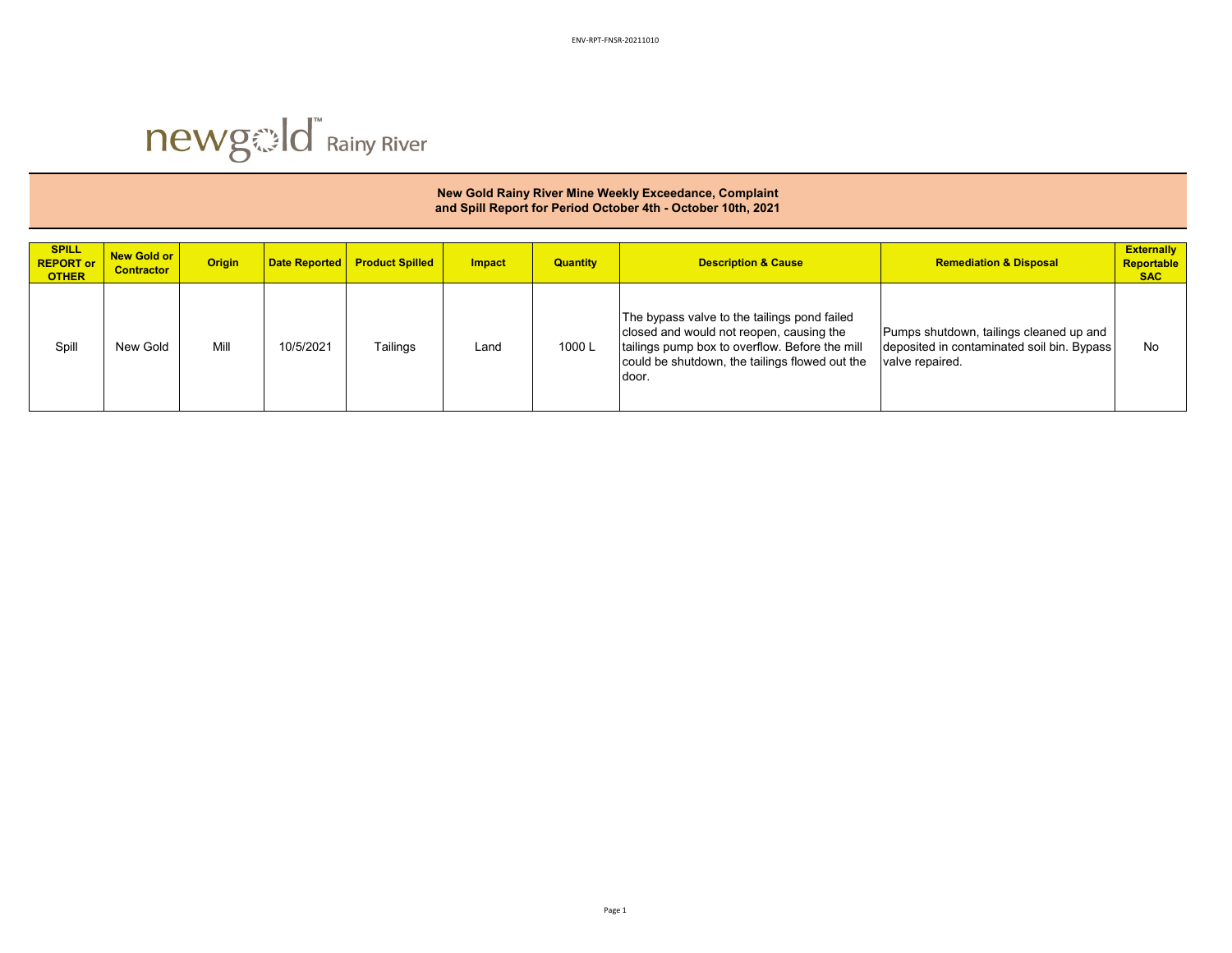

|                                    | New Gold Rainy River Mine Weekly Exceedance, Complaint<br>and Spill Report for Period November 22nd - November 28th, 2021 |               |                      |                        |               |                 |                                                     |                                                |                                               |  |  |  |
|------------------------------------|---------------------------------------------------------------------------------------------------------------------------|---------------|----------------------|------------------------|---------------|-----------------|-----------------------------------------------------|------------------------------------------------|-----------------------------------------------|--|--|--|
| SPILL<br>REPORT or<br><b>OTHER</b> | <b>New Gold or</b><br><b>Contractor</b>                                                                                   | <b>Origin</b> | <b>Date Reported</b> | <b>Product Spilled</b> | <b>Impact</b> | <b>Quantity</b> | <b>Description &amp; Cause</b>                      | <b>Remediation &amp; Disposal</b>              | <b>Externally</b><br>Reportable<br><b>SAC</b> |  |  |  |
| Spill                              | Contractor                                                                                                                | Pit           | 11/26/2021           | <b>Hydraulic Oil</b>   | Land          | 2L              | O-Ring blew on hydraulic motor. Frozen<br>breather. | Leak contained and cleaned with spill<br>pads. | No                                            |  |  |  |